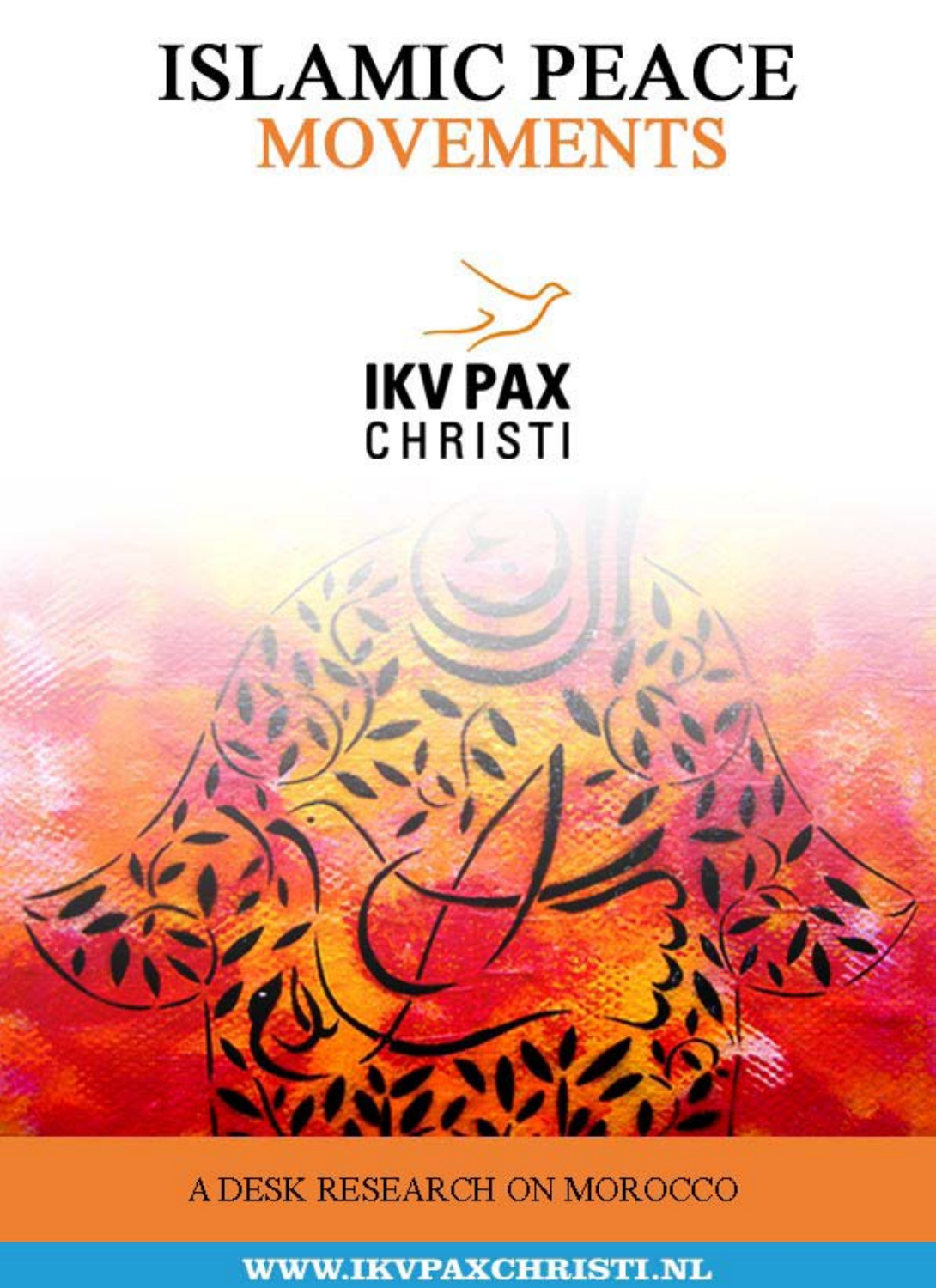

| <b>Office address:</b> |  |
|------------------------|--|
|                        |  |

#### office and Mailing address:

Godebaldkwartier 74 P.O. Box 19318 NL-3511 DZ UTRECHT NL-3501 DH UTRECHT, Netherlands

| Telephone: | +31 030 233 33 46 |
|------------|-------------------|
| Fax:       | +31 030 236 81 99 |

This report was compiled by IKV Pax Christi, the joint work organisation made up of the Dutch section of Pax Christi and the Dutch Interchurch Peace Council (IKV). Pax Christi Netherland's Membership Council and IKV's Board discussed and gave their approval to this report.

Utrecht, February 2009

Author: Karin Austmann

Please direct questions and comments to: info@ikvpaxchristi.nl

Picture on cover: Gabri Le Cabri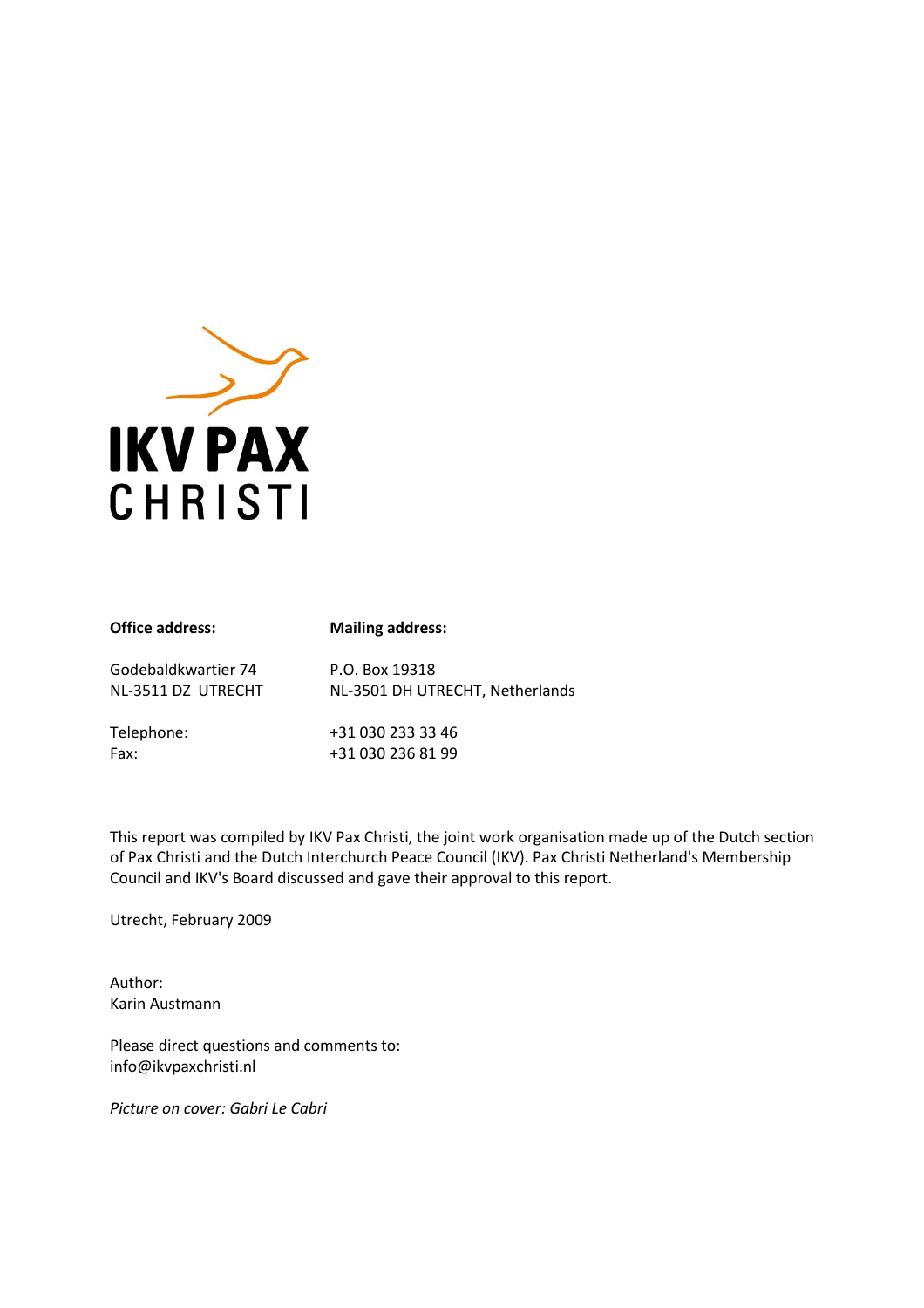

# **Contents**

| 1. Introduction           |                                                                           | 4  |
|---------------------------|---------------------------------------------------------------------------|----|
| 1.1.                      | <b>Objectives and Relevance</b>                                           |    |
| 1.2.                      | <b>Key Concepts</b><br>7                                                  |    |
| 1.3.                      | Methodology - Advantages and Limitations<br>7                             |    |
|                           | 2. Activism in Morocco - Between the Years of Lead and Acting Non-violent | 9  |
|                           | 3. Becoming Acquainted with Activism in Morocco                           | 11 |
| 3.1.                      | <b>Scholars and Ulama</b><br>12                                           |    |
| 3.2.                      | 13<br><b>Revolutionary Organisations</b>                                  |    |
| 3.3.                      | 13<br><b>Evolutionary Organisations</b>                                   |    |
|                           | 3.3.1 Secular Evolutionary Organisations                                  | 14 |
|                           | Religious Evolutionary Organisations<br>3.3.2                             | 14 |
| 3.4.                      | <b>Societal Organisations</b>                                             | 15 |
|                           | 3.4.1 Secular Societal Organisations                                      | 15 |
|                           | 3.4.2 Religious Societal Organisations                                    | 16 |
| 3.5.                      | <b>Missionary Organisations</b>                                           | 19 |
| <b>4. Conclusions</b>     |                                                                           | 20 |
| <b>5. Recommendations</b> |                                                                           | 23 |
|                           | <b>Appendix I</b> List of the interviews                                  | 26 |
|                           | <b>Appendix II List of Abbreviations</b>                                  |    |
| <b>Appendix III</b>       | <b>Bibliography</b>                                                       | 28 |
|                           |                                                                           |    |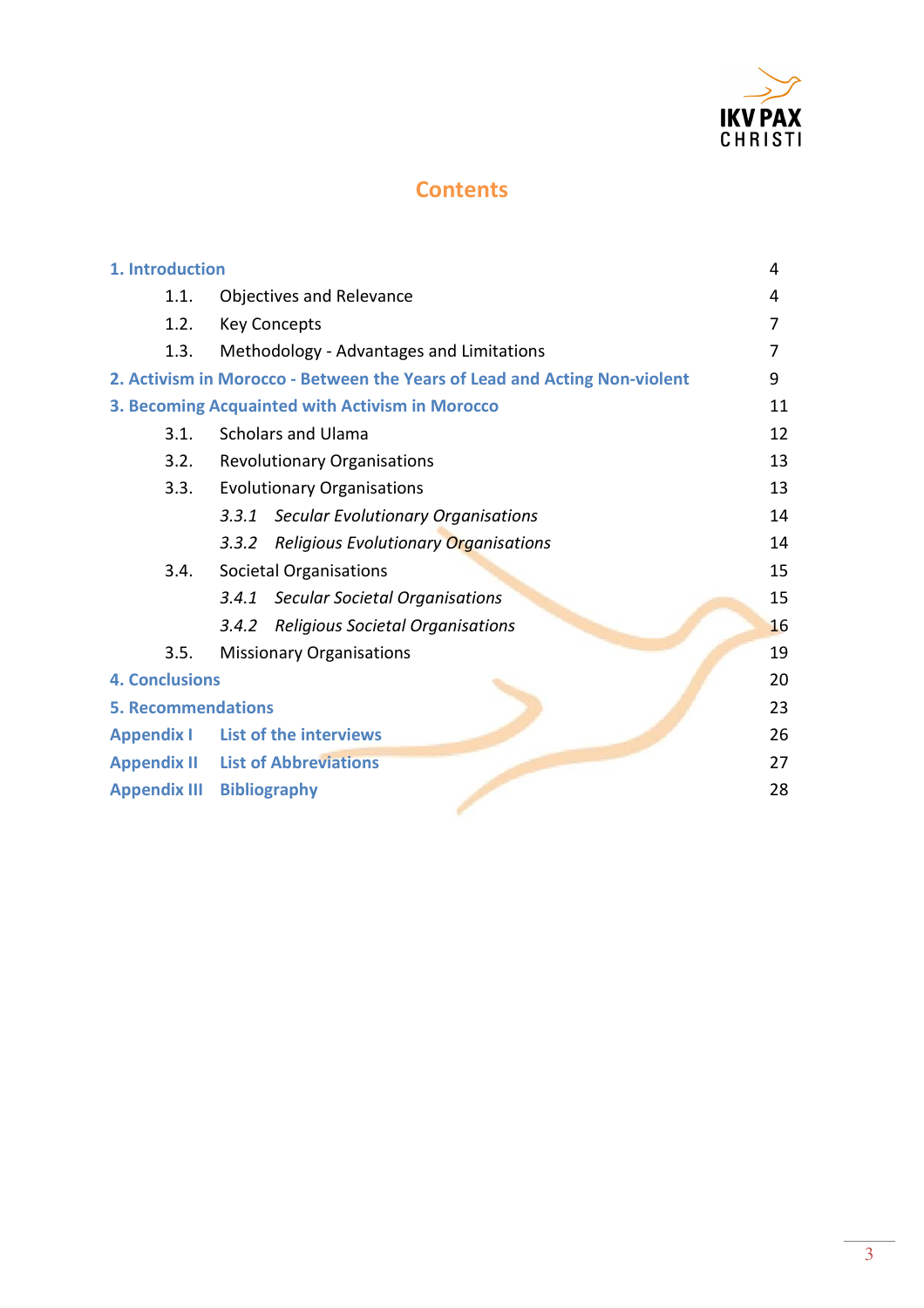

# 1. Introduction

IKV Pax Christi is a civil society organisation working for peace, reconciliation and justice worldwide. It supports local peace efforts in conflict areas, in more than twenty countries spread over four continents. Its aim is to prevent conflict and to build a peaceful, democratic and just society.

In the Middle East, IKV Pax Christi works with civil society groups to increase freedom of expression in Morocco and Jordan, to broaden civil society's room to manoeuvre in Syria and to prevent torture and improve the treatment of Palestinian refugees in Lebanon, and for a just and durable peace in Israel and Palestine. In the Netherlands, IKV Pax Christi calls for public and political support for peace negotiations, political transformation and reconciliation; elsewhere, it organises peace dialogues and supports local peace activists in their efforts to resist violence in the heat of conflict.

As an organisation with a Christian background, IKV Pax Christi is interested in the issue of 'Islamic peace movements', which it defines as "organisations or individuals that are inspired in their activism for peace and social justice by Islam". IKV Pax Christi has developed a way to recognise the potential of Islamic activist movements for promoting, human rights and political reform. The sharp contrast between successful projects with Islamic human rights activists in Morocco and the negative tone of the public debate in the Netherlands has raised interest in the Islamic peace movements in the Islamic countries where IKV Pax Christi operates. The projects in Morocco have spurred IKV Pax Christi's eagerness to work with Moroccan Islamic groups and individuals that share its passion for peace and social justice. This desk-study is intended to stimulate the public's interest and support IKV Pax Christi's eagerness. Its goals are twofold. First is to determine whether there are actually such organisations in Morocco and to map the organisations that do exist. A model developed by the Advisory Council on Government Policy (known in the Netherlands as the WRR) will be used for this. Second is to explore modalities for future cooperation between IKV Pax Christi and Islamic activists in Morocco.

## 1.1. Objectives and Relevance

Despite being a faith-inspired organisation, IKV Pax Christi's primary goal is to promote peace not religion. These two factors – religious roots and peace as a goal – prompt it to reflect on the role of religion within itself as organisation and in the contexts where it operates. The forthcoming Policy Framework on Religion and Conflict reflects one such attempt<sup>1</sup>. This document argues that interfaith and intrafaith dialogue and practical, faithbased projects can help build the peace toward which IKV Pax Christi works<sup>2</sup>.

IKV Pax Christi always works with local partners active in the local context. Because of its view on faith as contributor to peace, IKV Pax Christi is convinced of the importance of cooperating with other faith-based organisations. This is operational in many of its African programmes, were churches and other Christian organisations are often the only vestiges of institutional stability. IKV Pax Christi has little experience with systematic cooperation with Islamic organisations, although there has occasionally been ad hoc cooperation. One example dates from 2003 when the Helsinki Committee, IKV and Pax Christi Netherlands (then separate) organised a dialogue on freedom of religion in Macedonia; another example dates from March-October 2007 when IKV Pax Christi supported a series of dialogues between

<sup>&</sup>lt;sup>1</sup> Van den Berg (2008). For full references to works cited in the footnotes, see the bibliography at the end of this paper.<br><sup>2</sup> IKV 1

IKV Pax Christi 's Middle East + Asia team (MEA) decided to work on three regional issues: 1) the Israeli-Palestinian conflict in relation to the Arab world, 2) human security from below and 3) inclusive society.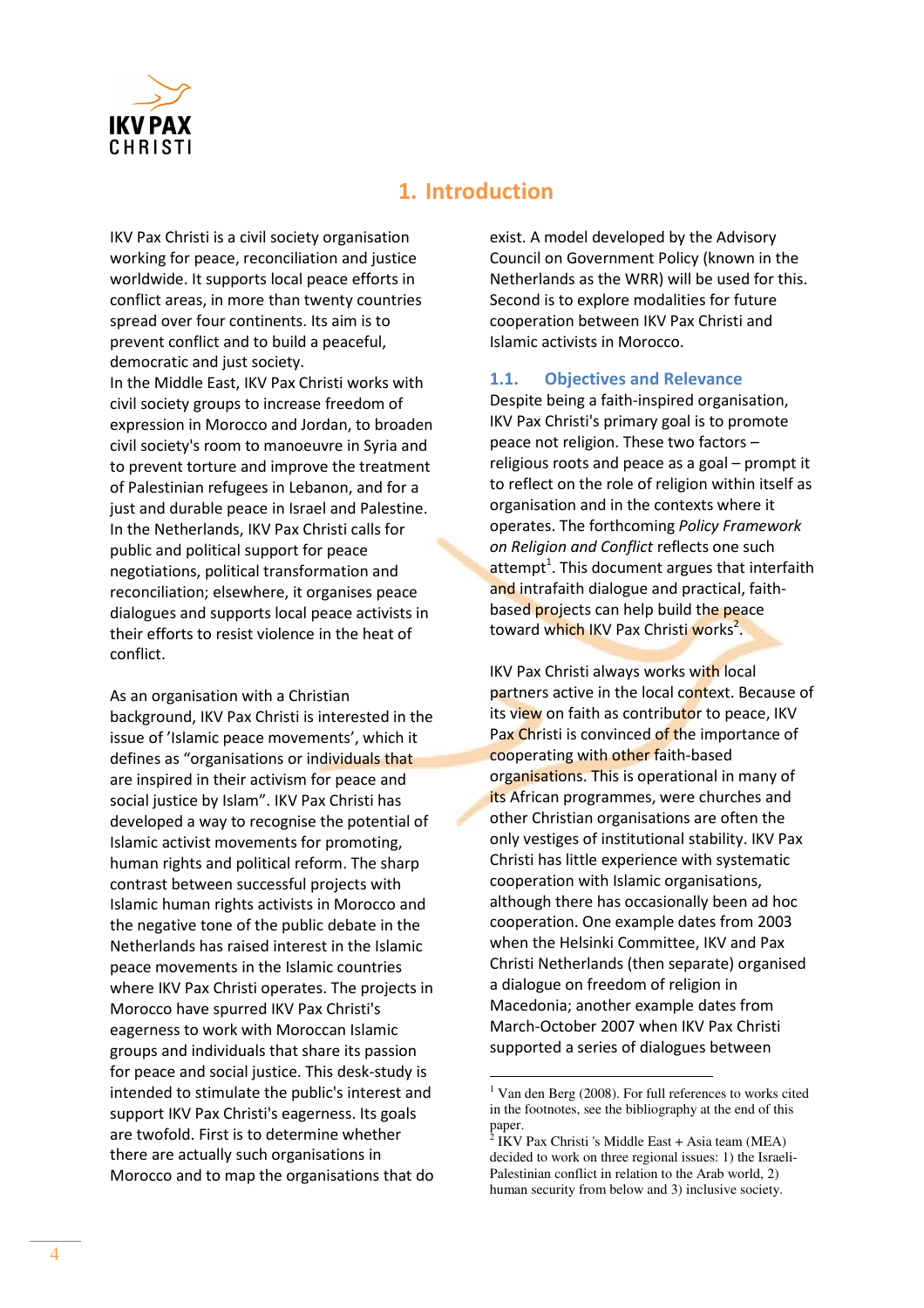

Islamists and leftists in Morocco that were organised by the Middle East Citizens' Assembly (MECA).

Since the majority of the people in more than half of the countries were IKV Pax Christi operates are Muslim, IKV Pax Christi has been studying modalities for working with Islamic organisations. In April 2008 a report entitled Travelling the Same Road – An Inventory of the the Wants and Needs as Seen by IKV Pax Christi and Muslim Organisations in the Netherlands outlined the modalities for working with Muslim organisations in the Netherlands. It concluded that Muslim organisations and IKV Pax Christi were both open to cooperation, as long as each side showed respect for peace, dialogue and reciprocity. The End of Fear – Walking with Muslims on the Road to Peace, which Pax Christi's Membership Council published in September 2008, stated that its Catholic principles of solidarity and subsidiarity<sup>3</sup> encouraged it to help create an inclusive society that did not marginalise groups or individuals. Well aware that religious differences are not easy to overcome, Pax Christi's Membership Council still considers it very important to contribute to interfaith dialogue. Because religion can be a binding factor between communities, dialogue and cooperation with Muslims is desirable. In undertaking these "Pax Christi should not become distracted by geopolitical considerations that label Islamic organisations terrorist or undesirable. After all contacting and talking with an Islamic NGO is not the same as recognising it or approving its goals"4,5 .

Some Dutch political actors are coming to share IKV Pax Christi's objectives. Even though government, political parties and political leaders are aware that religion has the potential to divide communities $^6$ , and even though they are not (yet) willing to talk with all Muslim organisations (e.g. Hamas), they are beginning to realise that the confrontation with Muslims or their isolation from world politics will not increase safety and democracy in the world<sup>7</sup>.

Although IKV Pax Christi and some Dutch political leaders are aware that Islamic organisations can have a positive impact on peacebuilding, most people in the Netherlands are not. Many people have a negative impression of Islamic institutions. One reason for this is the apparent incompatibility with universal human rights in countries under Islamist leaders. Terrorist attacks by fundamentalist Muslims are another<sup>8</sup>. IKV Pax Christi wants to eliminate this fear of Islamic organisations and acknowledge the work that Islamic organisations do for peace by drawing attention to Islamic organisations that make a positive contribution to their societies.

To reach these objectives IKV Pax Christi needed a list of Islamic activists in the countries where IKV Pax Christi operates. Morocco is one of these countries. IKV Pax Christi believes it must continue its work in Morocco even in the absence of a 'hot' war (the conflict in the Western Sahara has been frozen for years) because IKV Pax Christi is also involved in political Islam's relations with the West. Other deciding factors in the decision to continue working in Morocco are that Morocco is still a repressive state, the threat of terrorism there, the success of previous activities and the unplanned spin-offs of ongoing projects<sup>9</sup>. This report's contribution is

<sup>&</sup>lt;sup>3</sup> The principle of subsidiarity was introduced in the encyclical *Quadragesimo Anno* (1931). According to this principle communities should be allowed to resolve their own problems; members of these communities should be allowed to shape their own lives.

<sup>&</sup>lt;sup>4</sup>NGO: Non-government Organisation

<sup>5</sup> Pax Christi's Membership Council (2008) p. 42

<sup>6</sup> Hirsh Ballin (2007), p. 3.

 $7$  See: Hirsh Ballin (2007); CES-CDAWI (2008); and Lagendijk and Wiersma (2007).

<sup>8</sup> WRR (2006) pp.19-20

<sup>&</sup>lt;sup>9</sup> The talks that IKV Pax Christi facilitated between secularists and Islamists have lead to a deradicalisation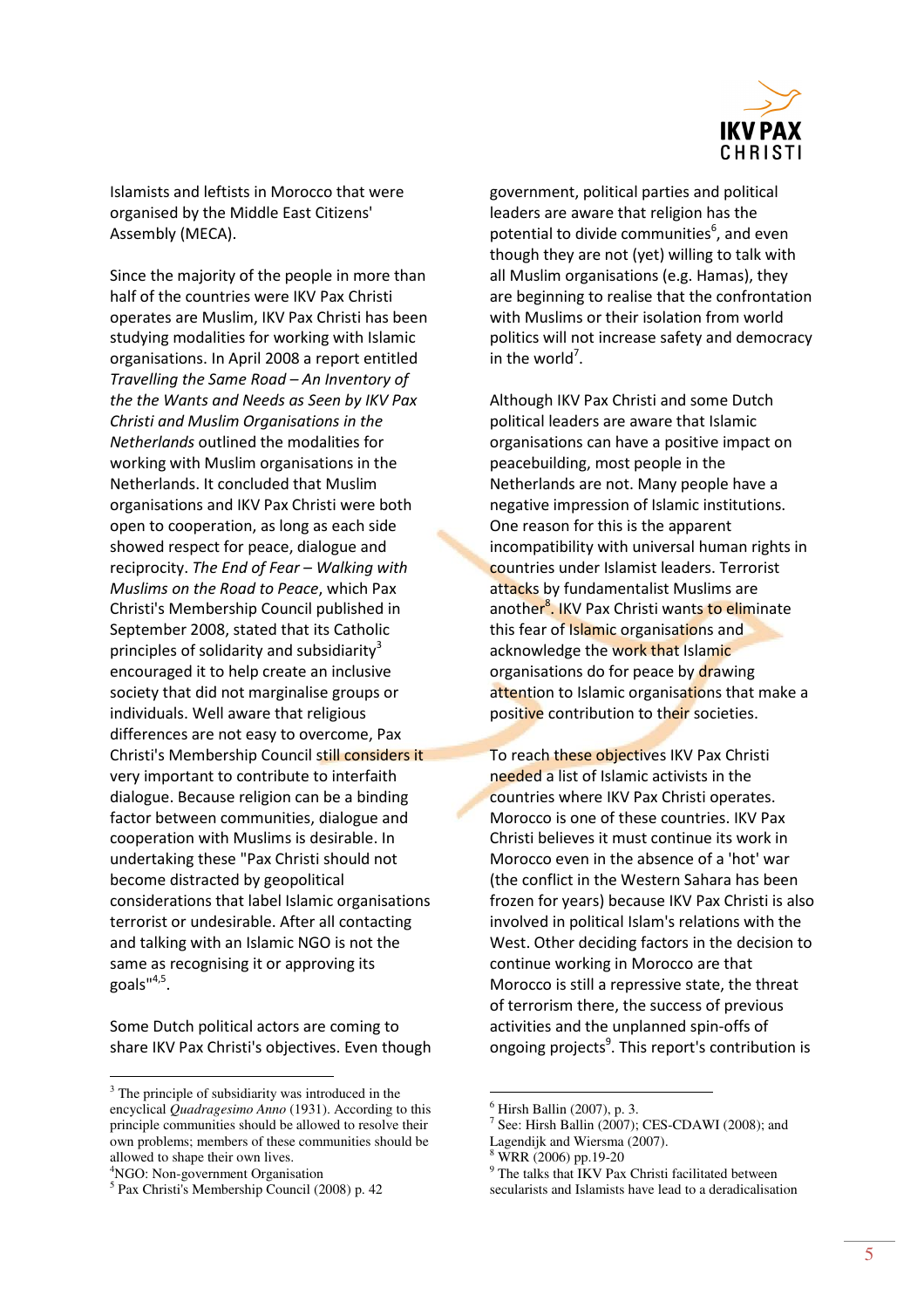

to provide an account of Islamic groups and individuals working for peace and social justice in Morocco.

At least figuratively "building a ship while sailing it", IKV Pax Christi is creating a framework for cooperation with partners and new requests for funding. IKV Pax Christi 's midterm review <sup>10</sup> outlines its work and its value for peacebuilding in the period 2011- 2014.

After working with an analytical model developed by the World Bank, IKV Pax Christi's midterm review concluded that the

organisation's strengths lay in advocacy/public communication, social cohesion and  $intermediation/facilitation<sup>13</sup>$ . These three functions are defined in table 1. The outcome of this conclusion is that the organisation will focus on these three functions in the countries where it operates, relating all future activities to one of these three aspects of peacebuilding. These elements will also play a role in the search for new partners. To be a potential partner for IKV Pax Christi, a Moroccan Islamic peace movement would have to be active in one of these three areas.

|                        | <b>Activities</b>                                       | <b>Typical actors</b>  |
|------------------------|---------------------------------------------------------|------------------------|
| <b>Function</b>        |                                                         |                        |
| Advocacy/public        | Articulating interests specific to marginalised groups  | Advocacy               |
| communication          | and getting issues on the public agenda. Creating       | organisations,         |
|                        | communication channels, raising awareness and           | independent media,     |
|                        | entering public debate. Participating in official peace | think tanks, networks. |
|                        | processes.                                              |                        |
| <b>Social cohesion</b> | Strengthening links among citizens, using social        | $CBOs11$ and other     |
|                        | capital to build bridges across societal divides.       | membership             |
|                        |                                                         | organisations.         |
|                        |                                                         |                        |
| Intermediation/        | Establishing relationships (communication,              | Intermediary NGOs,     |
| facilitation           | negotiation) to support cooperation between interest    | CSO <sup>12</sup>      |
|                        | groups, institutions and the state. Facilitating        | networks, advocacy,    |
|                        | dialogue and interaction. Promoting attitudinal         | organisations, faith-  |
|                        | change toward a culture of peace and reconciliation.    | based organisations.   |

Table 1 : Functions in Peacebuilding<sup>14</sup>

project with Montada al-Karama, an organisation rooted in Islamic values.

-

<sup>11</sup> CBO: Community-based Organisation

<sup>10</sup> IKV Pax Christi (2008b).

<sup>&</sup>lt;sup>12</sup> CSO: Civil Society Organisation

 $\overline{a}$ <sup>13</sup> The other four functions in the World Bank's model are protection, monitoring/ early warning, socialisation and service provision.

<sup>14</sup> IKV Pax Christi (2008b) p. 8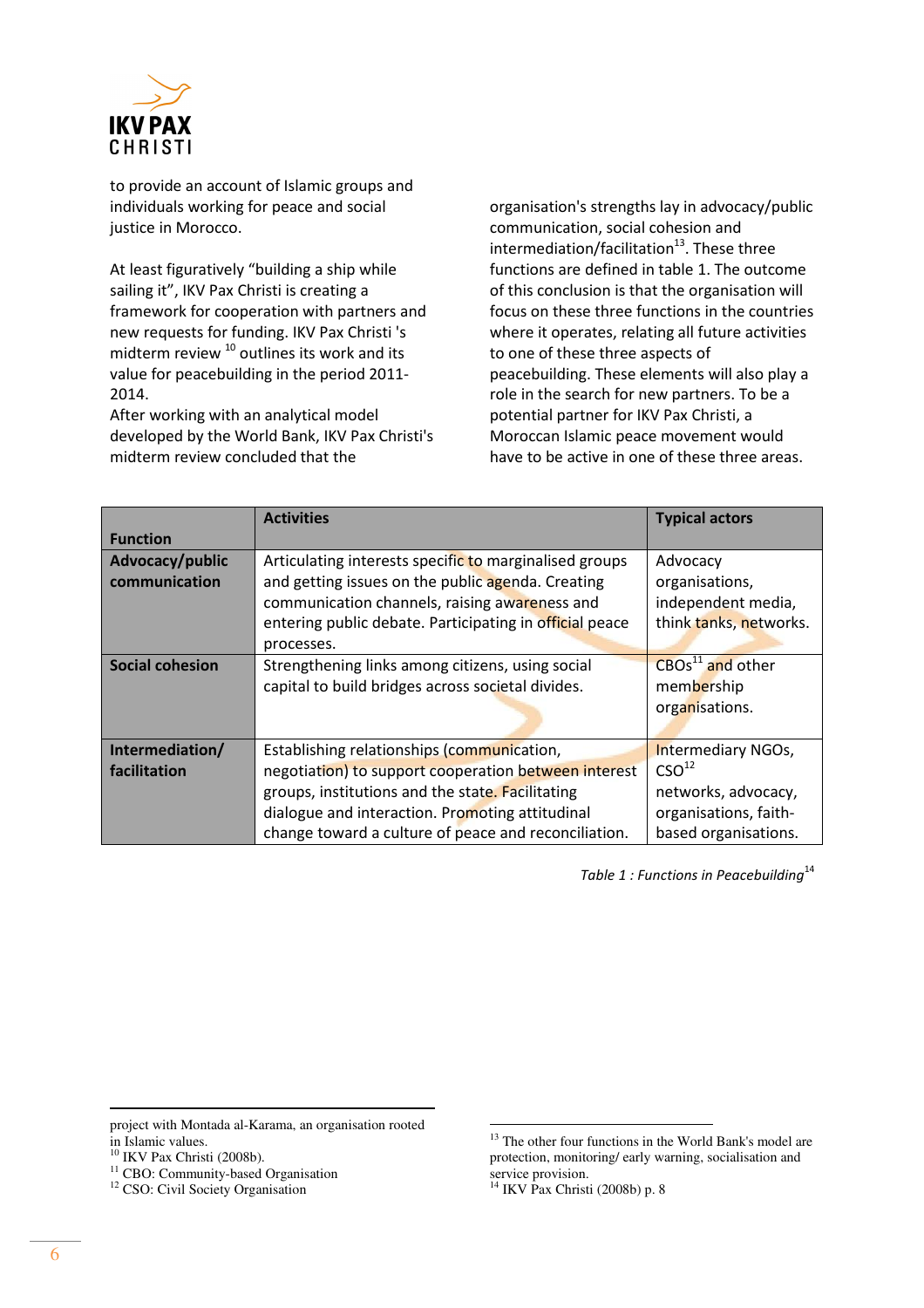

## 1.2. Key Concepts

IKV Pax Christi needs to know whether there are any Islamic peace movements in the countries where it operates. Islamic peace movement is defined here as an organisation that 1) derives its inspiration from Islam, just as IKV Pax Christi derived its inspiration originally from Christianity and 2) works to create "social relations and political institutions characterised by an ethos of tolerance and non-violence"<sup>15</sup>. Since CSOs are often better organised in Western than in non-Western countries, IKV Pax Christi has chosen to be pragmatic and flexible; it is more important for IKV Pax Christi that potential partners in Morocco be working for a good cause than that they be well-organised NGOs with a documented record of building social relations or political institutions.

Because of this reason, the search for Islamic groups or individuals working for peace or social justice in Morocco overlaps with the search for Islamic activism there. Pax Christi's Membership Council<sup>16</sup> defined Islamic activism as the broad spectrum of Muslim groups for which Islam is a source of inspiration for the way they want to shape politics and society. The visible influence of Islamic traditions becomes clear in issues like food, economics, clothing, criminal law and political structure. When speaking about the latter, political Islam is also used to refer to the visible influence of Islamic traditions in politics. This definition of political Islam comes close to that of the WRR ("the aspirations of people for which Islam is a source of inspiration for shaping today's politics and society")<sup>17</sup> and that of the International Crisis Group ("the active assertion and promotion of beliefs, prescriptions, laws or policies that are held to be Islamic in character")<sup>18</sup>. According to the International Crisis Group, Islamic activism is

the same as Islamism, according to which Islam includes an aspiration for political power as well as being a spiritual system.

In The End of Fear, Pax Christi's Membership Council expressed its desire to cooperate with Islamic activists who have set up  $NGOs<sup>19</sup>$ . The report stated that civil society actors in Muslim countries can be either secular or Islamic. Islamic activism can be civic, political or militant; obviously, militant Islamic activists could not become IKV Pax Christi partners<sup>20</sup>.

# 1.3. 1.3. Methodology – Advantages and Limitations

This study is primarily done as a desk-study; the information in it has been culled mainly from academic literature, reports and internet. There are many civil society organisations in Morocco; there are internet sites with useful databases and long lists of Moroccan  $NGOs<sup>21</sup>$  and political parties<sup>22</sup>. In 1994 and again in 2003, Maroc Hebdo, a Moroccan weekly; published lists of between 20 and 30 Islamist organisations in Morocco<sup>23</sup>. This was also a useful starting point for locating what could broadly be described as Islam-inspired peace movements. Because these sources had little information on Islamic movements for peace or social justice, the resulting search of on-line sources of information on groups or individuals working for peace and/or social justice was less systematic than we would have liked.

 $\overline{a}$  $15$  Coward and Smith (2004), p. 5

<sup>16</sup> Pax Christi's Membership Council (2008), p. 6

<sup>17</sup> WRR (2006), p. 23.

 $18$  ICG (2005).

<sup>19</sup> Pax Christi's Membership Council (2008), p. 38.

<sup>&</sup>lt;sup>20</sup> This does not imply that IKV Pax Christi is completely against the use of violence. Catholic theory on a just war, the absolute principles of international law, the responsibility to protect and an implicit notion of a just war do not permit Pax Christi or IKV to renounce the use of violence a priori.

<sup>&</sup>lt;sup>21</sup> I searched ECOSOC's database, the Euro-Mediterranean Youth Platform's database and www.tanmia.ma (viewed on 7/01/09).

 $22$  See

http://fr.wikipedia.org/wiki/Liste\_des\_partis\_politiques\_ marocains (viewed 27 Jan 2009) and Lust-Okar (2005), p. 178-186.

<sup>23</sup> Manzour (1994), p. 8-9 and Chadi (2003), p. 10-12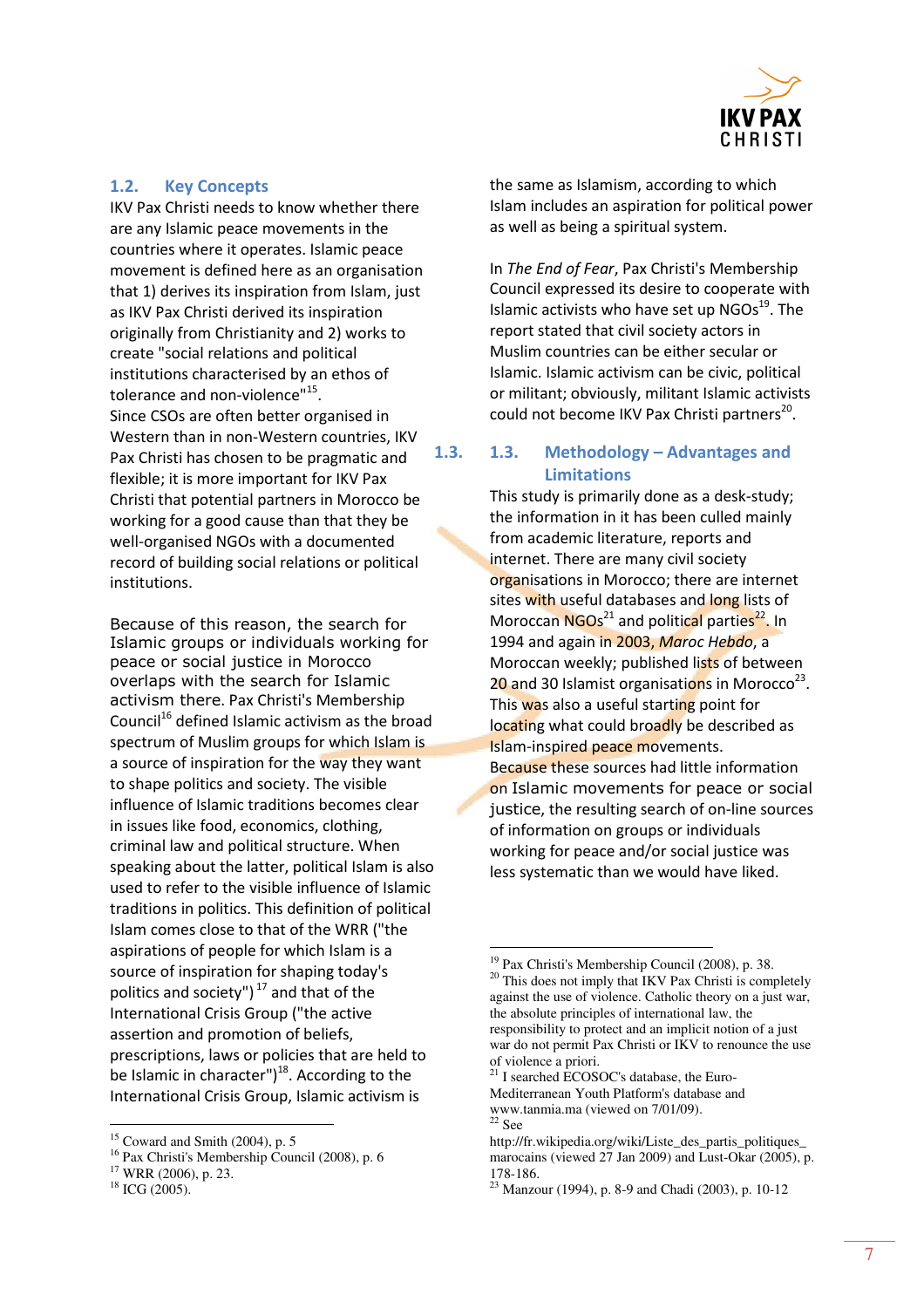

A small part of this study is based on information obtained by email and telephone and from informal interviews with people in Morocco. The latter were held between November 28 and November 30. Gijsbert van Iterson-Scholten and Evert-Jan Grit, both IKV Pax Christi programme officers, took part. These interviews (see appendix I) were very useful; they provided some welcome, in-depth insights into the situation in Morocco and offered an opportunity to discuss some topics informally.

A third source of information for this was direct contact with experts whether, and what kind of, Islamic peace movements could be found in the region. Interviews with experts in the Netherlands were originally intended to produce information on the fields where it would be beneficial to combine efforts with

Islamic activists and to learn about the Islamic peace movements with which the interviewees were most familiar. However, experts contacted in the early stages of the study (including international scholars and Islamic peace movements in the West) said they had no knowledge of any Islamic peace movements in Morocco. Given this dearth, such interviews would have been futile; the questionnaire prepared for them went unused. Its logic and structure did prove be useful as a framework for situating individual organisations. Interested readers can find it in appendix II.

Because the informal interviews in Morocco proved to be so valuable, I contacted other experts in the Netherlands when the study was nearly complete to learn what they thought of its subject. Appendix I contains a list of their names.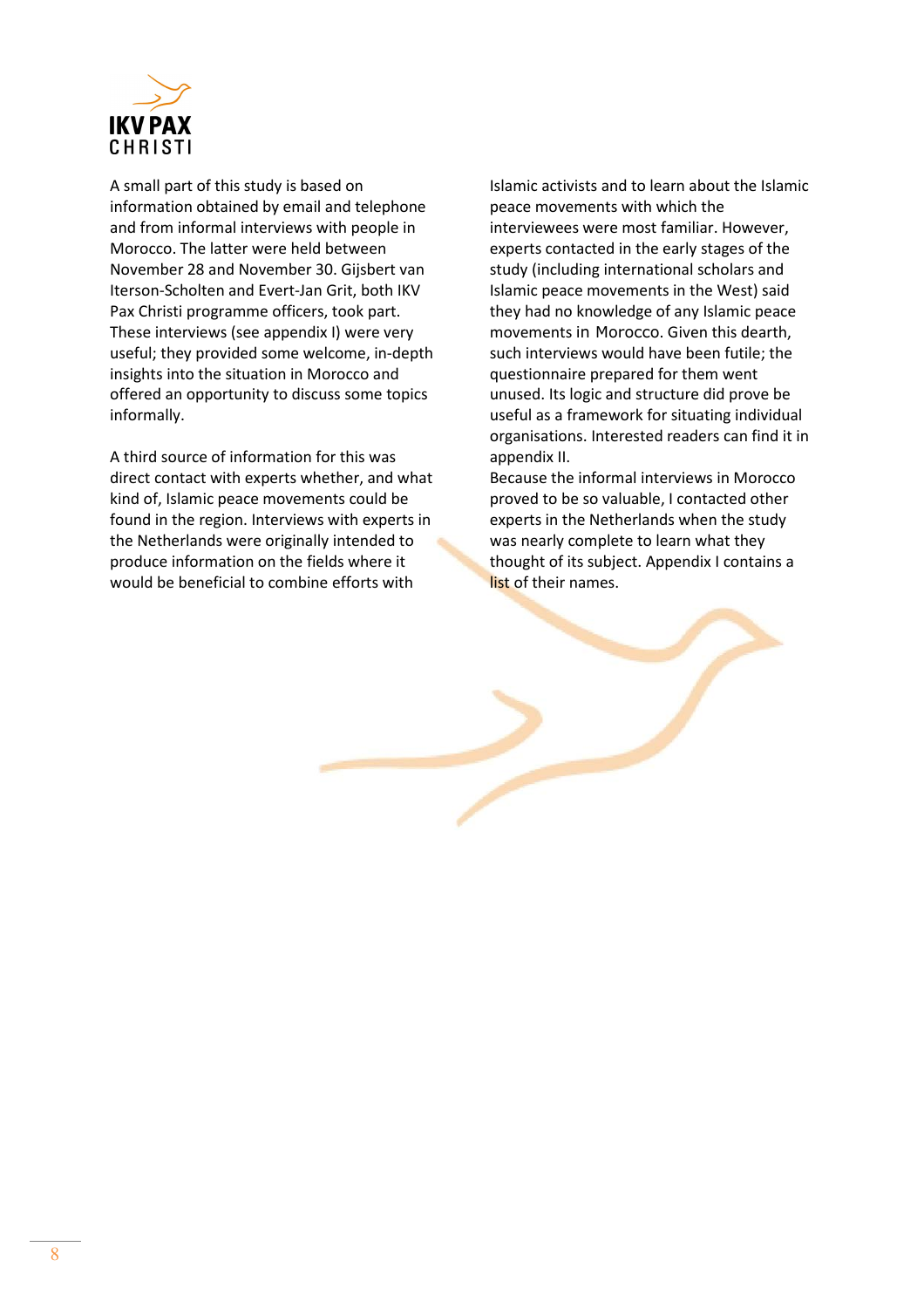

# 2. Activism in Morocco - Between the Years of Lead and Acting Non-violent

The Kingdom of Morocco was established in 1956, when the country proclaimed itself independent from France. It is a country with over 34 million inhabitants, of which 98.7% are Muslims<sup>24</sup>.

Some background information on the complicated political and religious structures in Morocco and its Islamic activism would be a useful aid for understanding how Islamic activists and the civil society function in this North-African country.

The king holds all the power in the Moroccan political system, a constitutional hereditary monarchy. From the 1960's to the 1980's, a period known as the Years of Lead, the late King Hassan II ruled Morocco with a heavy hand. He granted favour and power to those in his immediate circle; but many people outside the king's circle were tortured or killed or were made to disappear to ensure that no opposition group<sup>25</sup> could become powerful enough to even consider challenging the king's position<sup>26</sup>. King Hassan II pursued a policy of divide and conquer. Some opposition groups (Istiqlal (Independence) and USFP (Union Socialiste des Forces Populaires)) were allowed to participate in politics, which put them in a position where they were unable to challenge the incumbent's regime. Other, mainly religious, opposition groups were deliberately kept away from the king and hence outside the system, banned from participation. This largely explains why the Islam-based opposition in Morocco became influential but never very powerful.

When king Hassan II died in 1999, his son, Mohammed VI, succeeded him. Although King

 $\overline{a}$ 

Mohammed VI rules Morocco less strictly than did his father, he is still an absolute ruler.

In addition to being the supreme political authority in Morocco, the king is also the supreme religious authority. The constitution acknowledges him as descendant of the prophet Muhammad and Commander of the Faithful (amir al-mu'minin). King Mohammed VI has emphasised that, in Islam, there are no intermediaries between God and the Quran'an and in the end, God will be the sole judge. He has said that no one should act as the king's conscience since that would be an insult to the Muslims<sup>27</sup>. Uniting political and religious power in the king's person strengthens and legitimises his absolute position $^{28}$  and makes Morocco an Islamic state by definition. Islamist opposition groups have no grounds for arguing that Morocco should become an Islamic state, nor can they fight and use violence to Islamise Morocco. However, some groups argue that Islam is not practiced correctly in Morocco today; they invoke Dawa, the teaching of proper Islamic conduct, in their attempts to change this situation. Fear of overstepping the acceptable is not the only factor restraining violence in Morocco. For the most part, opposition groups have voluntarily rejected the use of violence. One reason is the unenviable example of Algeria and Tunisia. Public dialogue was preferable to the violence that rent these countries<sup>29</sup>. Another factor is the stabilising impact of the Malikite school of Islam. It's Islamic jurisprudence is widely accepted in Morocco; the school's spirit pervades people's attitudes and actions. The Malekite school appeals to common utility and the common good; it's notion of ijma' (consensus) influences discourse in Morocco. Ijma' is one source of Islamic legislation. It is based on the principle

 $24$  CIA (2008).

<sup>&</sup>lt;sup>25</sup> According to Lust-Okar, opposition groups include more than just political parties not allowed to participate in the government. She includes everyone who could possibly challenge the power of the king as part of the opposition.

<sup>26</sup> Lust-Okar (2005), p. 59, 80

 $27$  Adolf (2005), p. 103

 $28$  Zeghal (2005), p. 9

 $29$  Entelis (1997), p. 56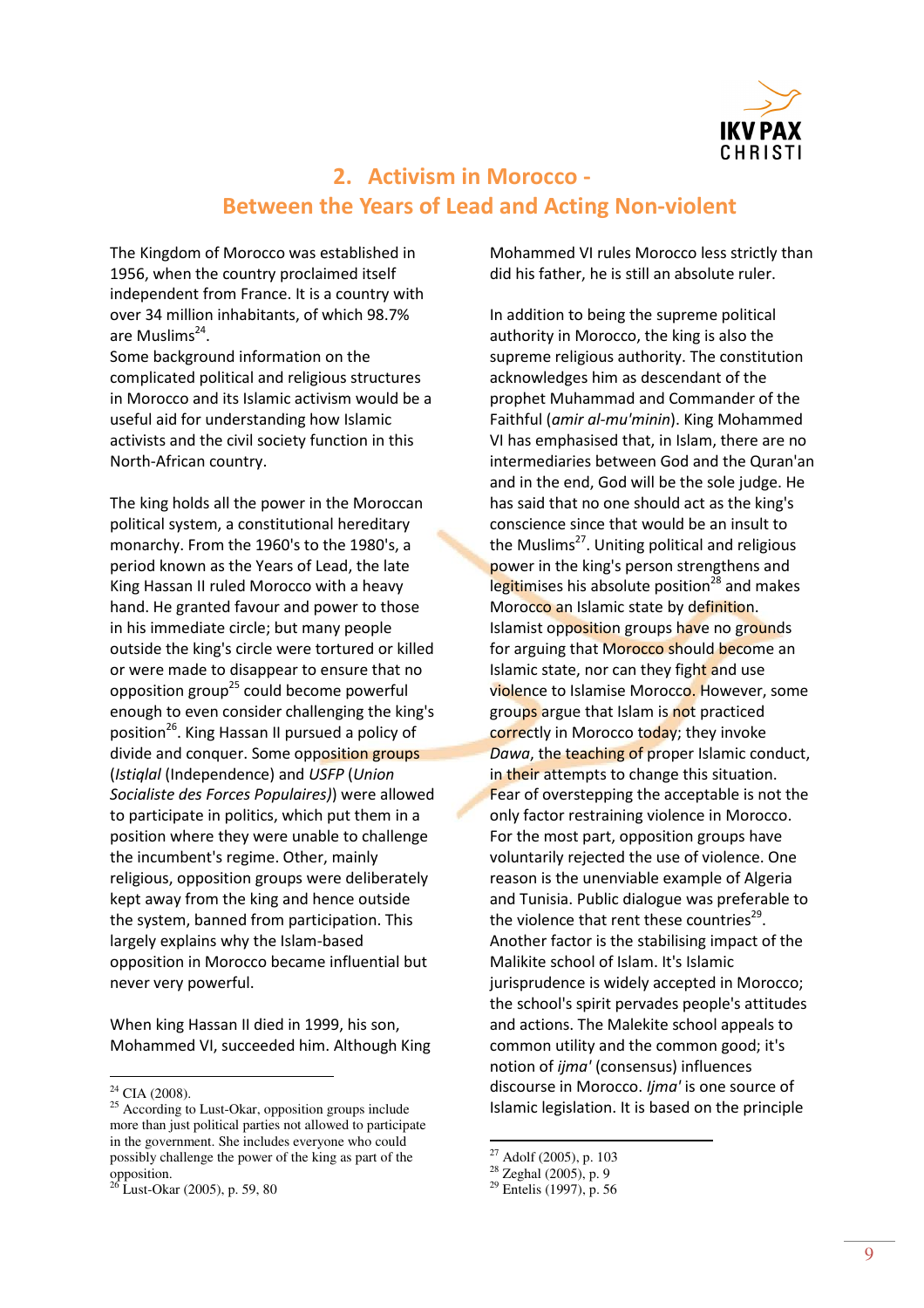

that the majority of the community of believers will never agree on error. This principle can provide firm ground for democratic thinking (referenda and majority vote) $30$ . This tendency towards consensus appears to be more prevalent in Morocco than in other Islamic countries.

Since its independence, Morocco has started to fall behind in the international ranking of some factors. Several socio-economical factor have led to a rise in poverty and an increase in the demand for jobs and housing while salaries and the standard of living fell sharply. One result is growing support in Morocco for radical Islamic extremism. When the government became aware of this in the early 1990's, it tried to improve socio-economic conditions in Morocco by allowing civil society to grow. Individuals and small groups were allowed to work for a better life. Today, Morocco has almost  $40,000$  NGOs $^{31}$ . Yet I think it important to stress the role of the king in this development. According to Ellen Lust-Okar, Moroccan opposition groups are well aware of the boundaries that the system

has set and they usually operate within these boundaries. During the interviews held in Morocco, the interviewees gave us the same message: the king sets the activists' agenda. When the king speaks, everyone listens, everyone nods in agreement; when the king says civil society should grow, it grows, whether it has a support base in society or not. Top-down creation of societal organisations means that many of these organisations seem to have a shallow to nonexistent support base. That may be one reason why many NGOs wither. It also leaves us wondering just how many of the organisations in Driss Khrouz's list are well structured and operational NGOs. This may also explain why Moroccan civil society has been unable to implement structural changes and why the root causes of radical extremism have not been remedied. But the very size of civil society does offer opportunities for IKV Pax Christi to look for new partner organisations.

<sup>30</sup> Jillani (2006), p. 737-738

<sup>31</sup> Khrouz (2008), p. 43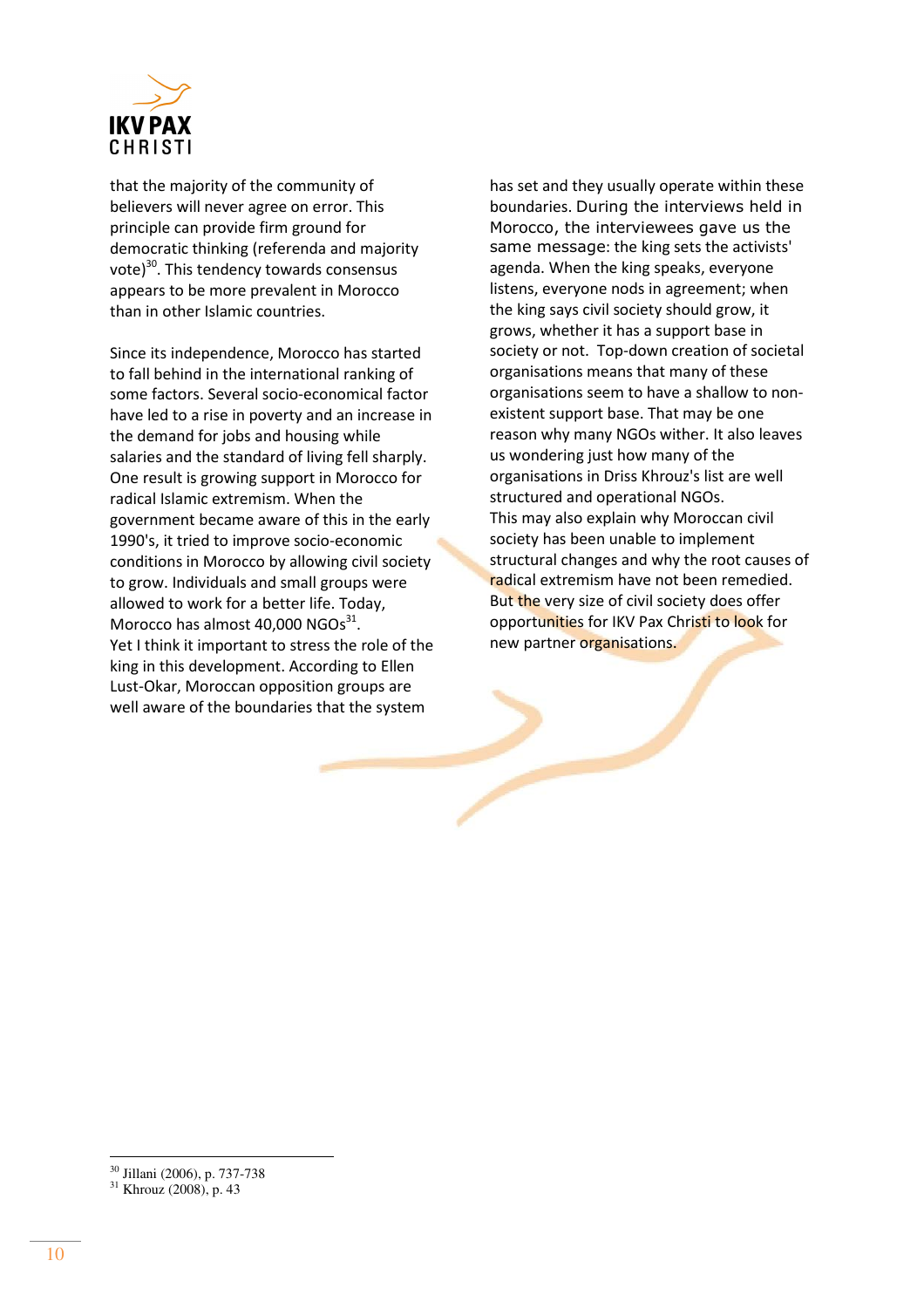

# 3. Becoming Acquainted with Activism in Morocco

To understand the role Islamic organisations play in Morocco's civil society, we need to have an idea of the many diverse types of Islamic organisations operating in this field. The WRR has drawn a useful diagram (see table 2) to help depict the similarities and differences between Islamic groups around the world. It can be used to sort out the organisations in Morocco and thus provide a coherent picture of Islamic activism in Morocco.

In its report, the council delineates four categories of Islamic activist movement: revolutionary, evolutionary, societal/daily life and spiritual/missionary. The first two are topdown and state-cantered, the latter two society-centred and bottom-up.

I believe that the best place to start looking for Islamic organisations or individuals working for peace is in the societal category. However, the WRR-report states that political activist groups, organisations with an evolutionary orientation, can also have societal and revolutionary branches. Depending on political circumstances, organisations will use different strategies to accomplish their goals. As I will show, the borderlines separating the various categories of Islamic movement are permeable and not mutually exclusive $32$ . Besides diversity, Islamic activism is also marked by their trading in revolutionary means evolutionary and more moderate methods.

|                          |               | Goals                                                                                                                                                                 | <b>Targets</b>                                                            | <b>Probable development</b>                      |
|--------------------------|---------------|-----------------------------------------------------------------------------------------------------------------------------------------------------------------------|---------------------------------------------------------------------------|--------------------------------------------------|
| Vertical,<br>top-down    | Revolutionary | To take over state                                                                                                                                                    |                                                                           |                                                  |
|                          |               | power by opposing                                                                                                                                                     | State(s)                                                                  | Confrontation                                    |
|                          |               | current system                                                                                                                                                        |                                                                           |                                                  |
|                          |               | To control/influence                                                                                                                                                  | Political field,                                                          |                                                  |
|                          | Evolutionary  | the state by creating                                                                                                                                                 | legal system,                                                             | Accommodation                                    |
|                          |               | political parties or                                                                                                                                                  | social services,                                                          |                                                  |
|                          |               | forming coalitions                                                                                                                                                    | education                                                                 |                                                  |
| Horizontal,<br>bottom-up | Societal      | To use using private<br>organisations, the<br>media and networks<br>to carve out a place<br>for Islamic identity;<br>these groups see<br>Islam as cultural<br>capital | Media, education,<br>social and<br>economical<br>services and<br>networks | Integration                                      |
|                          | Missionary    | To achieve religious<br>self-awareness and<br>internal purification                                                                                                   | Mosques,<br>education,<br>religious<br>communities                        | Isolation, parallel<br>autonomous<br>communities |

Table 2: Orientations of Islamic Activist Movements<sup>3</sup>

 $\overline{a}$ <sup>32</sup> Idem, p. 96

<sup>33</sup> WRR (2006), p. 97.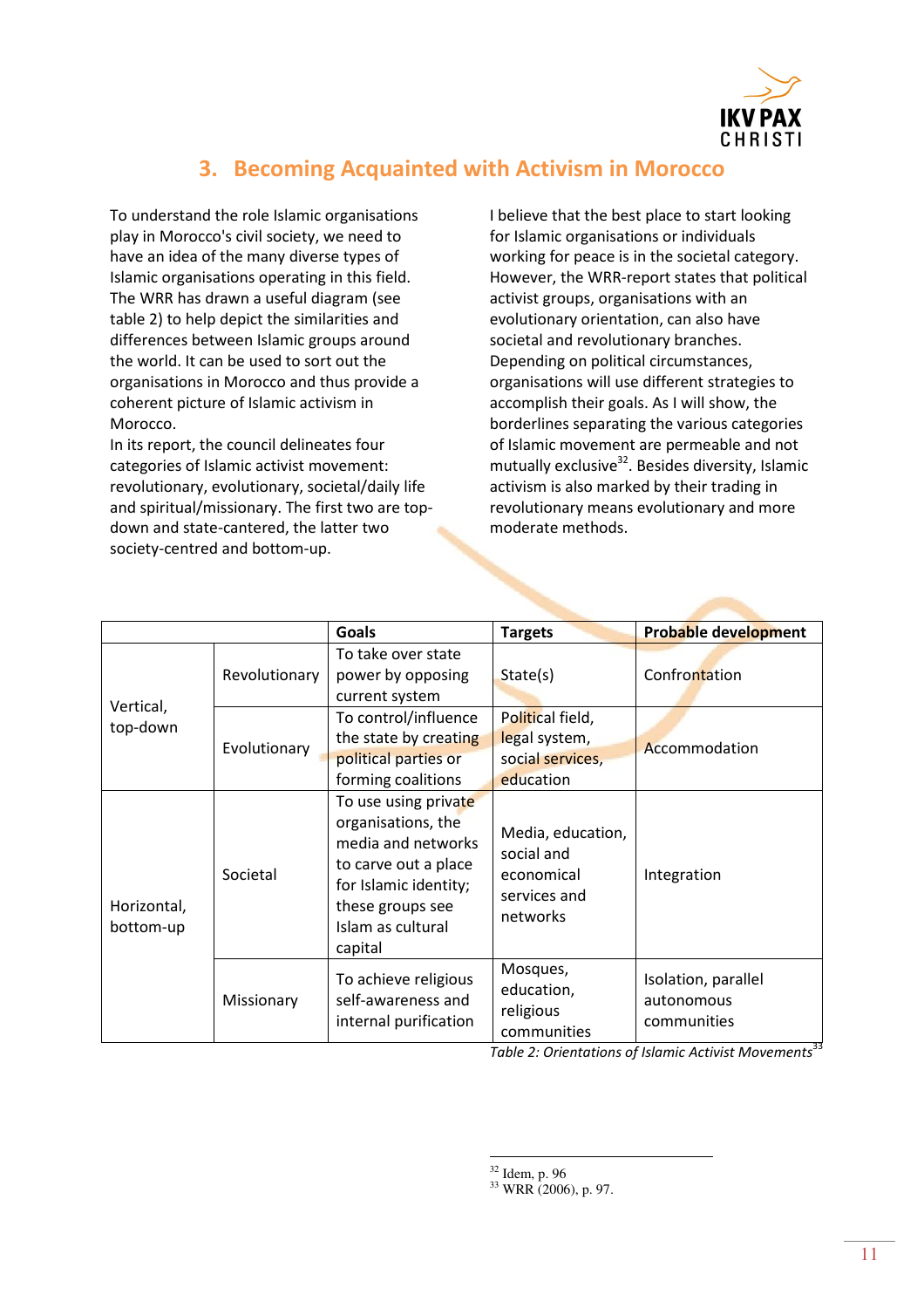

# 3.1. Scholars and Ulama

To form a complete picture of peaceful activism we must also include the scholars and ulama (Islamic scholars, sg: alim) that have influenced the the way people think about non-violence in Morocco. We need to include them in this report, because they, too, are working for peace and social justice in their own way.

#### Abbes Jirari

Dr. Abbes Jirari (\*15 February 1937) was professor at the Faculty of Letters in Marrakesh, president of the Council of Ulama, and advisor to King Mohammed VI. His position as advisor to the king made it likely that his ideas on non-violence influenced the king's own views on this issue.

It is interesting to mention Jirari here because this Islamic scholar's faith has inspired him to work to help society solve the conflicts it faces today: friction between past and present, between independence and dependence and between religion and antagonistic countermovements<sup>34</sup>. Jirari is certain that truthfulness and openness toward one another are essential elements in resolving these conflicts. His work has brought him to meetings on Islamic Madahib (doctrines), Islamo-Christian dialogue and dialogue among the three monotheistic religions. Jirari's article on "L'Alternative de la Paix ou de la Guerre en Islam"<sup>35</sup> cites several Qur'anic verses to show that Islam calls for peace because Islam emphasises cooperation between people and between their societies. It also calls for dialogue with others because Islam seeks to end conflicts since these lead only to losses. This does not make Jirari a strict pacifist; he still thinks war can sometimes be necessary, but he sees war as a last resort and advocates strict rules of warfare based on Islam.

 $\overline{a}$ <sup>34</sup> http://www.abbesjirari.com/english/edefault.htm (viewed on 28/1/09)

#### Groupe Recherche Islamo-Chrétien (GRIC)

Groupe Recherche Islamo-Chrétien (GRIC) is a French research group for Christian-Islamic dialogue founded in 1901. Its work is grounded in the belief that God has revealed Himself in his Word, and that people should have confidence in their own religion while being open towards others. The organisation's members represent only themselves; they hold no religious or political mandate. The organisation does not intend to suppress the differences between the two religions, or to merge Islam with Christianity. Rather, GRIC wants to engage in an open debate and to study faith. It aspires to increase understanding and cooperation between adherents of the two religious families by studying the practical and doctrinal problems that arise between them. The group hopes to contribute to the development of the societies in which it works by publishing the research results even though its work tends to be theological rather than activist.

GRIC operates primarily in France (the charters, the website and most of the onsets for dialogue come from France) but there are independent branches in Rabat, Beirut and Tunis. Because this organisation operates in Lebanon (another of IKV Pax Christi's fields) and Morocco, it may well be worth further consideration.

Each branch has its own section of GRIC's website on which to publish its research. The website contains little information on how the various national branches differ and interact. I was told that the group in Rabat is currently undergoing a difficult restructuring requiring attention to go to methodology and recruiting members rather than to new activities. That is why GRIC's Rabat branch was unable to respond to Israel's offensive in Gaza at the end of 2008. It did, however, issue press releases during the first and the second intifada.

 $35$  Jirari (2007).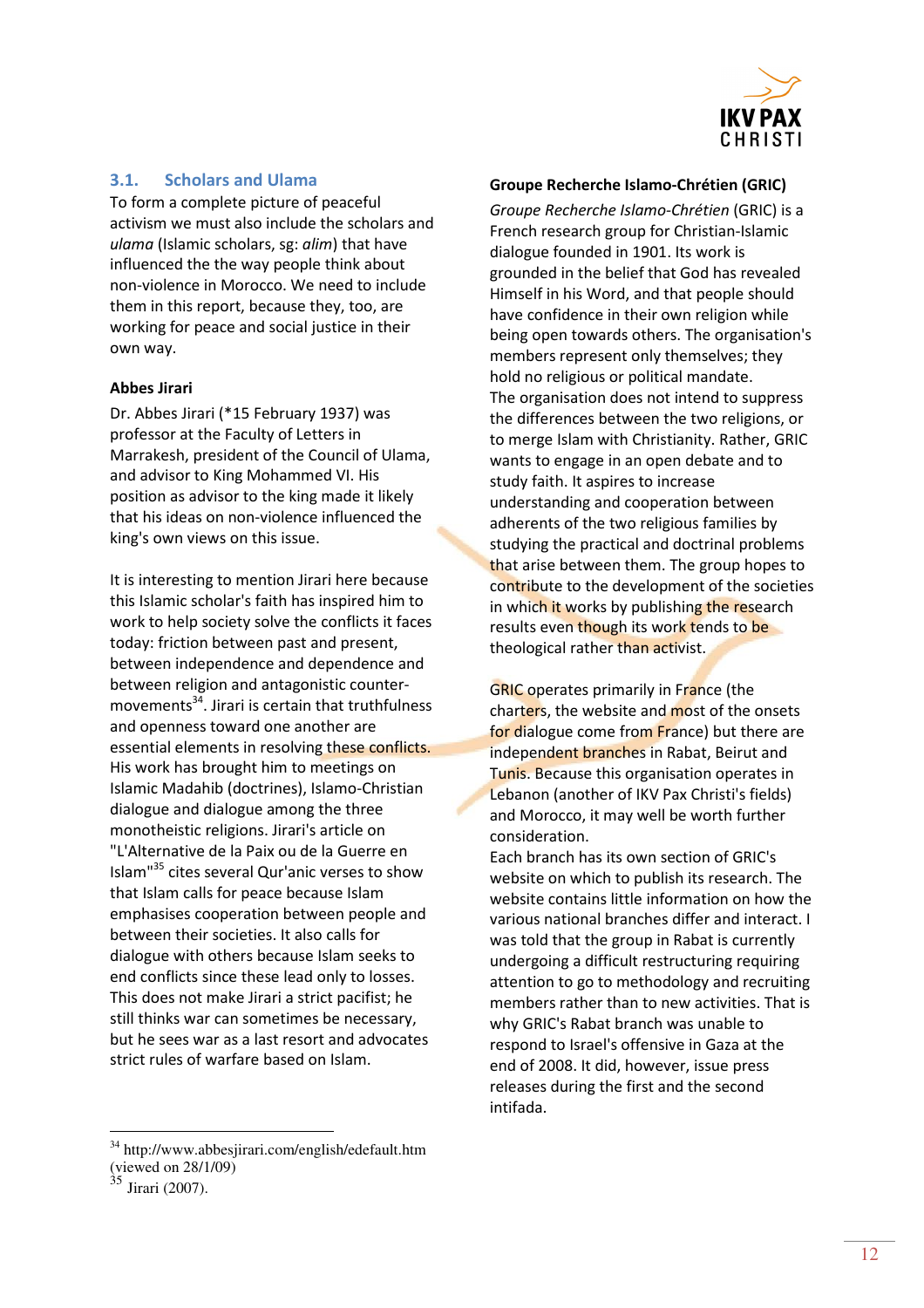

#### UNESCO Chair for Culture of Peace

The United Nations (UNESCO) has established a Culture of Peace chair at Mohammed I University in Oujda. Professor El Arbi Mrabet held this chair initially. He has published quite a few articles on the chair's website. In "Dialogue entre les civilisations: de la tolérance aux droits", he said that interreligious or intercultural dialogue should stress (human) rights, because they put into practice the tolerant attitude that Islam describes<sup>36</sup>. Professor Mrabet moved to Rabat after his term. His successor, professor Mohamed Ali Zerouali, has published fewer articles on the website. Inquiries in Oujda about the work of this chair showed that its current focus is more on law and human rights than on peacebuilding.

#### Jawdat Said

Although not a Moroccan, Syrian scholar Jawdat Said (\*9 February 1931) should also be mentioned here. Like Abbes Jirari, Jawdat Said is a scholar whose Islamic faith prompts him to promote peace. The conflict between the Syrian government and the Muslim Brotherhood in the 1980s influenced his thinking.

Said's work has had a far-reaching impact throughout the Arab world. We were told that Jawdat Said's work and ideas were decisive in the MUR's (Mouvement Unification et Réforme) internal debate on non-violence in Morocco. After the Casablanca bombings in 2003, the MUR organised a series of congresses on how to temper the risk that violence would erupt among the state, Islamists and secularists. This was a decisive moment in which his party reaffirmed its commitment to non-violence grounded in Islam. Interesting as this topic is, not much additional information is available. When asked, Jawdat Said was not willing to speak on the subject. The Israeli offensive and the

negative atmosphere in the Arab world at that time may explain this.

## 3.2. Revolutionary Organisations

Islamic revolutionary organisations use a topdown strategy to change the system. They oppose the state system and attempt to gain control over it. While such organisations may theoretically be non-violent, in practice they are often jihadist because eventually they clash with authoritarian states $^{37}$ . Three Islamist organisations in Morocco espouse violence: Al Hijra wa at Takfir, the Salafiya al Jihadya and As Sirat al Moustaqin. The latter two were responsible for attacks in Casablanca. It is interesting to note that the very existence of such organisations in Morocco can indicate that Morocco is not a totalitarian state<sup>38</sup>. Abdessamad Dialmy's article gives a very good description of these three jihadist organisations, explaining their ideologies and telling about the people involved in them. I refer readers interested in these organisations to this article. Since these organisations are not likely to become IKV Pax Christi partners we will not discuss them here.

Because the Islamic revolutionary organisations fall outside the description the Islamic peace movements that IKV Pax Christi is looking for, it makes little sense to examine secular revolutionary organisations in Morocco since they show even fewer similarities to the sought for Islamic peace movements.

#### 3.3. Evolutionary Organisations

Like revolutionary organisations, evolutionary organisations also use a top-down strategy when trying to change the system. But rather than taking over the state, evolutionary organisations want to control or influence it from within. They often become political parties. Since their main interest is to acquiring political power by winning the next elections, they do not fit the description of

 $\overline{a}$ 

<sup>37</sup> WRR (2006), p. 96

<sup>38</sup> Dialmy (2005), p. 78.

<sup>36</sup> Mrabet (2003?).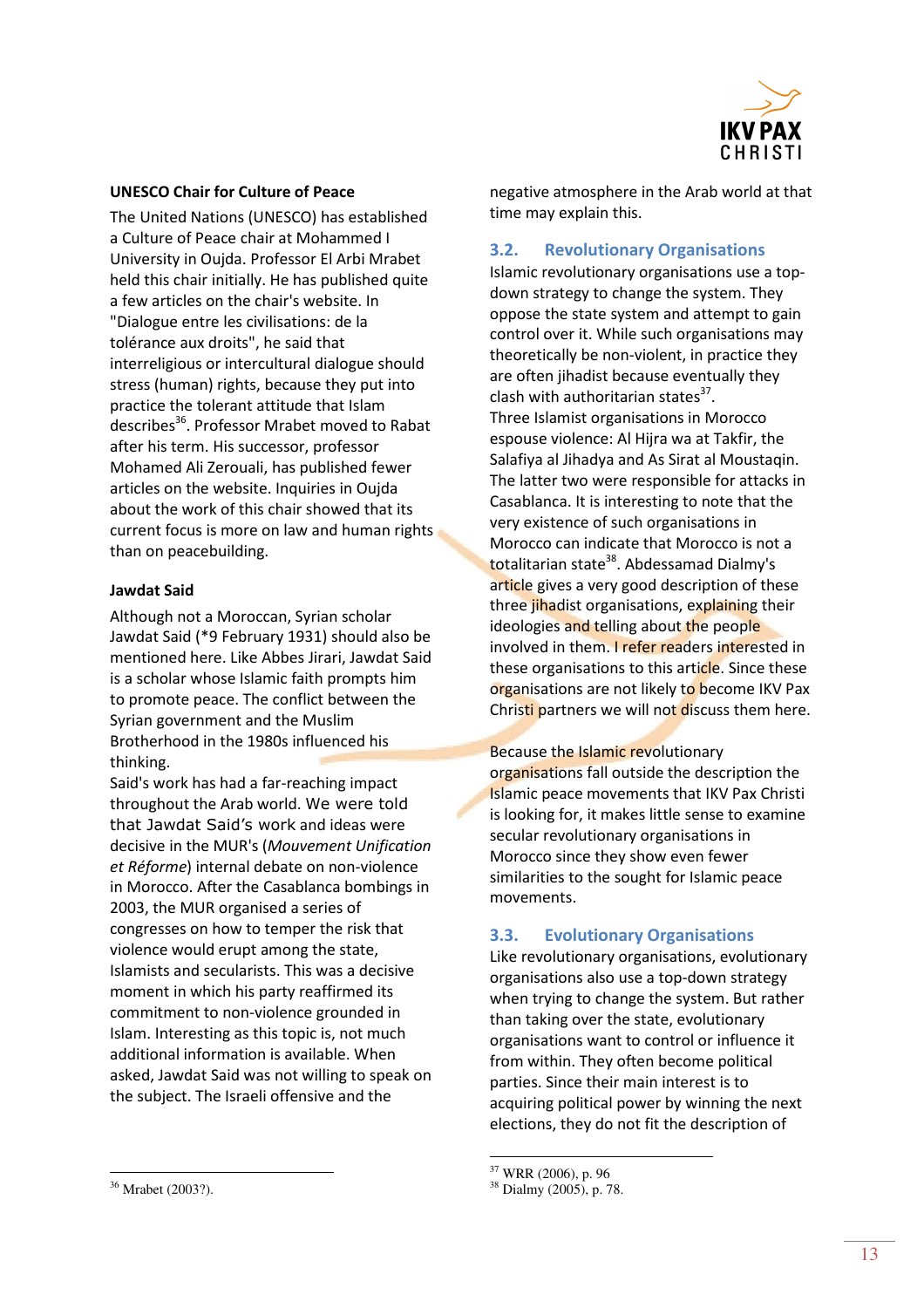

those sought as potential IKV Pax Christi partners. Nevertheless, there are several good reasons to include them in this report. These will be described below.

# 3.3.1 Secular Evolutionary **Organisations**

Many Moroccan political parties have no explicit reference to Islam in their programme. The country has always had a broad spectrum of political parties. By definition, non-religious organisations have no explicit Islamic inspiration. Because their primary objective is to gain political power and not to work for peace or social justice it is only logical to exclude them from further study here. For those wishing to pursue this subject, a French language Wikipedia website<sup>39</sup> contains an extensive list of Moroccan political parties; Ellen Lust-Okar<sup>40</sup> offers information on major political forces in Morocco since the 1970s/1980s.

# 3.3.2. Religious Evolutionary **Organisations**

Alongside secular political parties are those that invoke Islam explicitly. Although being political parties disqualifies them from being potential IKV Pax Christi partners, I still think it worth while to mention them here because the topics they address impact on political debate, because the parties welcome discussion of their political statements with others, leading some Islamist political parties to take part in talks IKV Pax Christi has organised in Morocco, and because of their size. PJD is the second largest Islamic movement in Morocco making it impossible to disregard when surveying Islamic activism in Morocco.

#### Parti de la Justice et de Développement (PJD)

Morocco has no long tradition of Islamic political party participation in elections. The Islamist PJD is the largest opposition party in Morocco; in the 2007 elections it won 46 of the 325 parliamentary seats, only six seats behind Istiqlal. PJD has its roots in the MPCD (Mouvement Populaire Démocratique et Constitutionnel), the first Islamic political party to particpate in Moroccan elections. MPCD was fairly passive until members of the Chabiba Islamiya, the Youth Movement, revived it in 1998. That is when it changed its name to PJD.

MPCD's founder, Abdelkarim Al Khatib, had ties with the government. PJD is still known as a pro-monarchy party. That is one reason why it holds government authorisation, unlike Al Adl wa-l Ihsane (see section 3.4.2). PJD's objective is ultimately to Islamise the country. It wants to do this legally by building institutions $41$ . However, after the attacks in Casablanca the PJD became more pragmatic as is evident for its search for international legitimacy. An illustration of that is the PJD's work to explore modalities for the PJD to cooperate with European Christian-Democratic parties with whom it feels allied because of their shared religious inspiration. This pragmatism, the party's acceptance of self-criticism, Morocco's political pluralism and the people's fear of violent outbursts are all reasons why the violence in Morocco has not escalated.

# Other Islamic Political Parties

Although the PJD is the largest and bestknown Islamist political party in Morocco, it is certainly not the only one. Others are al-Haraka min ajl al Ouma and Al-Badil al-Hadari. The latter is currently banned because its secretary-general and number two, Mustapha Moâtassim and Mohamed El Amine Ragala, were accused of being part of a terrorist network centred on the Moroccan-born Belgian double agent Abdelkader Belliraj. In Morocco we spoke with Hassan Alaoui, Al-Badil al-Hadari's (the Civilised Alternative's) number three because the party took part in the talks IKV Pax Christi facilitated in Morocco. Alaoui said he wanted real dialogue because

<sup>&</sup>lt;sup>39</sup>http://fr.wikipedia.org/wiki/Liste\_des\_partis\_politiques marocains (viewed on 27/01/2009)

 $\frac{1}{40}$  Lust-Okar (2005), pp.178-186

 $\overline{a}$  $41$  Zeghal (2005), p. 216.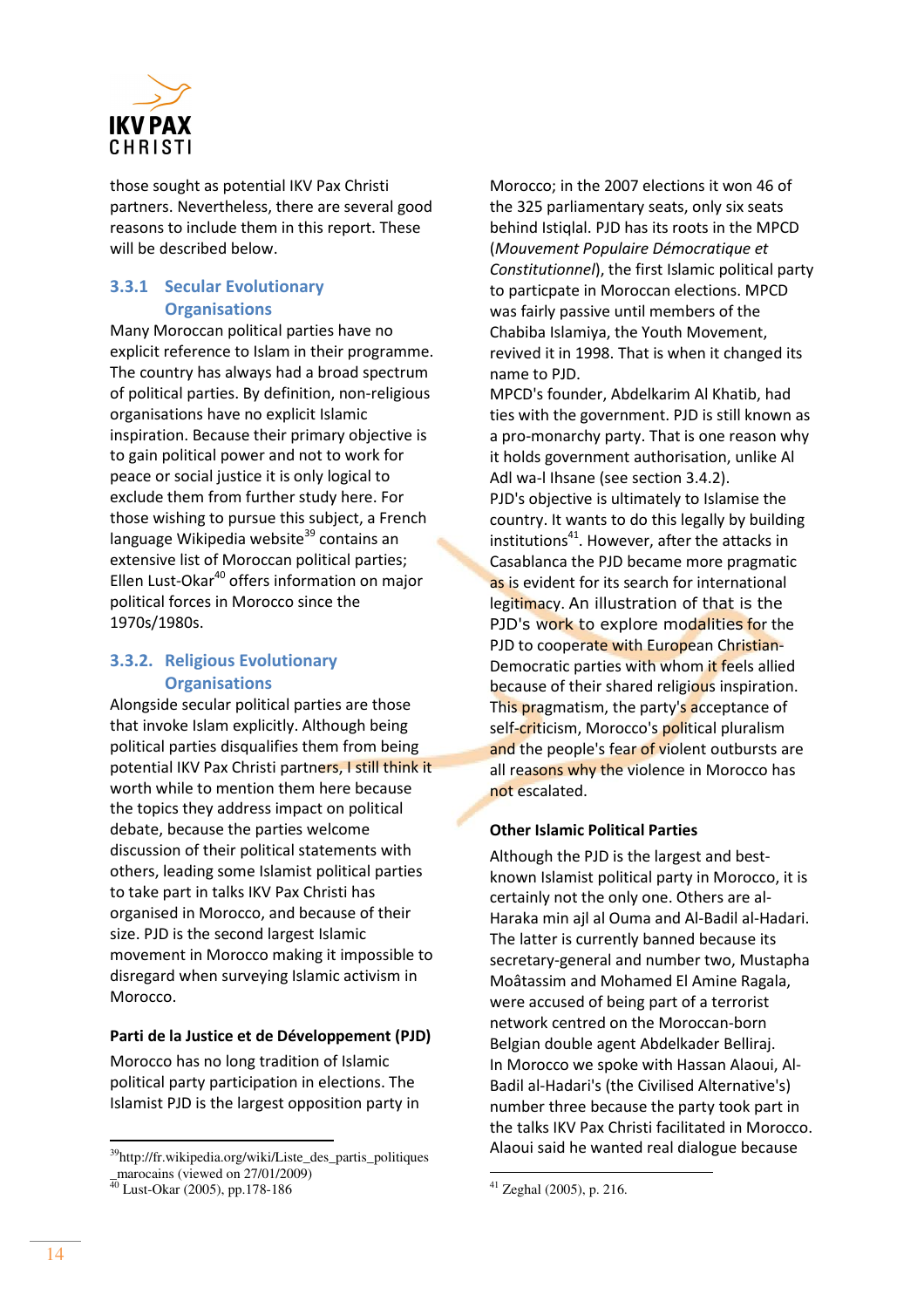

tolerance and understanding are important in Islam; but he also said that he was afraid that discrimination against Islamists in the world could hinder this. The party also emphasises dialogue in several articles on its website (www.albadilalhadari.com).

During our conversation, Alaoui spoke less positively about peacemaking than about dialogue. He emphasised the difference between peace and justice. He always linked peace to the Israeli-Palestinian conflict and the feeling that Palestinians are supposed to give up everything to create peace, while Israel must make few compromises.

## 3.4. Societal Organisations

Societal organisations aim to change (or, in the case of Islamic societal organisations: Islamise) society from below by mobilising the communities affected by the issues that concern them<sup>42</sup>. As I said, civil society is very active in Morocco, yet many of civil society actors work for implicit secular motives. Laicité (the idea that religious authorities should not pontificate on political issues and political authorities should not meddle in religious matters) is part of Morocco's French colonial heritage. Islam-inspired CSOs have long been active in the Arab world. However, according to Francesco Cavatorta, many secular writers wrongfully refused to consider them part of civil society because Islam is part of tradition, and because these writers thought faith-based society was incompatible with pluralist democracy<sup>43</sup>.

# 3.4.1 Secular Societal Organisations

Some secular organisations in Morocco are said to work explicitly for peace, but they are hard to find. Of the 58 Moroccan CSOs in ECOSOC's database, none claims to be working for peace (database viewed on 7 January 2009). Only one (a labour organisation) calls itself Islamic. The database of Moroccan development organisations found at www.tanmia.ma lists 4,440

organisations; only 13 say working for peace is one of their tasks (none calls itself Islamic) (viewed on 7 January 2009). The Moroccan organisation that do include working for peace among their tasks are listed further on.

#### UN Resolution E/1997/97

In 1997 the United Nations adopted resolution A/RES/52/13, in which it called for an 'International Decade for the Culture of Peace<sup>44</sup> and Non-Violence for the Children of the World (2001–2010)'. This has sparked numerous projects to promote peace. Were we not be approaching the end of this decade, it might have been interesting for IKV Pax Christi to work with such organisations even though they lack explicit religious motivation. In Morocco King Mohammed VI launched the International Year for a Culture of Peace that marked the start of the International Decade for a Culture of Peace with a ceremony and speech; the minster for higher education announced a national program. There were also several non-recurrent activities: a forum, a musical competition and an awareness campaign<sup>45</sup>.

Probably because the king proclaimed this decade, some NGOs were founded to implement the UN's resolution. France set up an international coordinating group for this decade and in September 2007 the Coordination Marocaine pour la Décennie Internationale (CMDI) joined it. The CMDI, based in the Oujda, numbered 14 Moroccan

 $\overline{a}$ <sup>42</sup> WRR (2006), p. 97

<sup>43</sup> Cavatorta (2006), pp. 207, 212

 $\overline{a}$ <sup>44</sup> According to UN Resolutions A/RES/52/13, a Culture of Peace "consists of values, attitudes and behaviours that reflect and inspire social interaction and sharing based on the principles of freedom, justice and democracy, all human rights, tolerance and solidarity, that reject violence and endeavour to prevent conflicts by tackling their root causes to solve problems through dialogue and negotiation and that guarantee the full exercise of all rights and the means to participate fully in the development process of their society". See: http://daccessdds.un.org/doc/UNDOC/GEN/N98/760/15/ PDF/N9876015.pdf?OpenElement (viewed 5/2/2009) or http://www.un-documents.net/a52r13.htm <sup>45</sup> International Year for the Culture of Peace website: http://www3.unesco.org/iycp/uk/uk\_tb\_national\_articles. asp?Pays=MOR (viewed on 27/01/2009)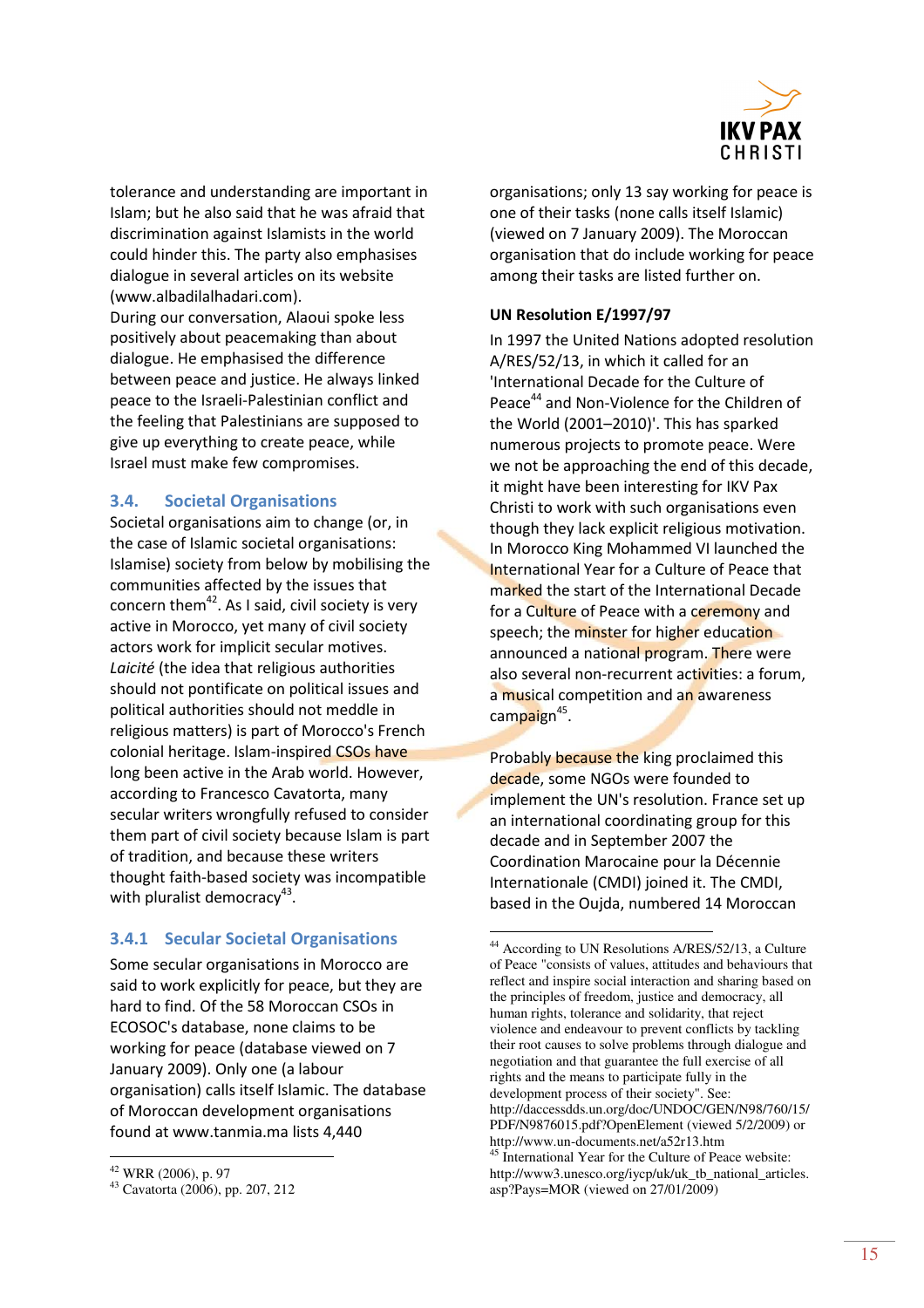

CSOs<sup>46</sup>. Although the organisation was still represented at an international conference on the culture of peace and non-violence in May 2008<sup>47</sup>, CMDI appears to be defunct at the moment; no one updates its website, no one answers my e-mails.

# Association Orientale pour la Promotion d'une Culture de Paix et Non Violence (AOCP)

Many CMDI member associations seem to have been working for many other issues than peace (such as handicapped care, youth or environment), but the Association Orientale pour la Promotion d'une Culture de Paix et Non Violence (AOCP) appeared to be a potential peace movement. Its ultimate goal is a society without violence. This is not restricted to mere physical violence, but includes economical, political, sexual, ideological and ecological violence. Unfortunately, this organisation too appears defunct. Although its secretary-general Abdellah Lahsaini did answer one request for information, its website lists no activities more recent than January 2007. Gijsbert van Iterson-Scholte reported hearing on a field trip in Oujda that the organisation no longer exists.

# Other Peace Organisations

Besides organisations founded after UN Resolution A/RES/52/13, there are a few other organisations in Morocco working explicitly for peace.

One of them is the Association Marocaine pour l'École Instrument de Paix (AMEIP) (founded on 29 December 2002). Its goals were to teach children about human rights and peace and, according to its website, it organised interesting activities to accomplish this goal. However, it seems to have ceased operating; the most recent activities

http://www.decennie.org/documents/Salon3/en/workshop s.html

mentioned on its website date from 2006; email to the address found there bounces. The name of another, the Association Paix pour l' Environnement (APE) indicates that it, too, works for peace. Its stated aim is to strengthen the principles and ethics of peace and the protection of the environment. I have not been able to find any other information about than that found at www.tanmia.ma.

Besides these, many secular organisations work for social justice without explicitly targeting peace. According to Driss Khrouz.<sup>48</sup> the strongest links in the chain are the NGOs that campaign for human rights and fairer treatment for women. However, www.tanmia.ma lists literally hundreds of such organisations. Investigating all of them to determine whether their endeavours overlap with IKV Pax Christi's is well beyond the scope of this study.

3.4.2 Religious Societal Organisations

As noted above Islamic peace movements will most probably be found in Islamic societal organisations section of the WRR's model. The only problem is that Morocco does not seem to have what we would think of as an Islamic peace movement. The closest available are organisations that promote a theme that we would normally consider within the scope of a peace movements activity: non-violence, human rights, women's emancipation. In what follows I will present one example of each starting with Al Adl wa-I Ihsane, the largest Islamic movement in Morocco, then moving on to an Islamic human rights organisation (Montada al-Karama) and an Islamic women's organisation (GIERFI). These organisations can be thought of as working for peace in a broad sense as well as being the strongest links in the chain of NGOs.

#### Al Adl wa-l Ihsane

One of the most prominent Islamic organisations in Morocco is Al Adl wa-l Ihsane, meaning movement for spirituality and justice.

 $\overline{a}$  $46$  ICD (2007), p.2.

 $47$  See:

 $\overline{a}$ <sup>48</sup> Khrouz (2008), p. 43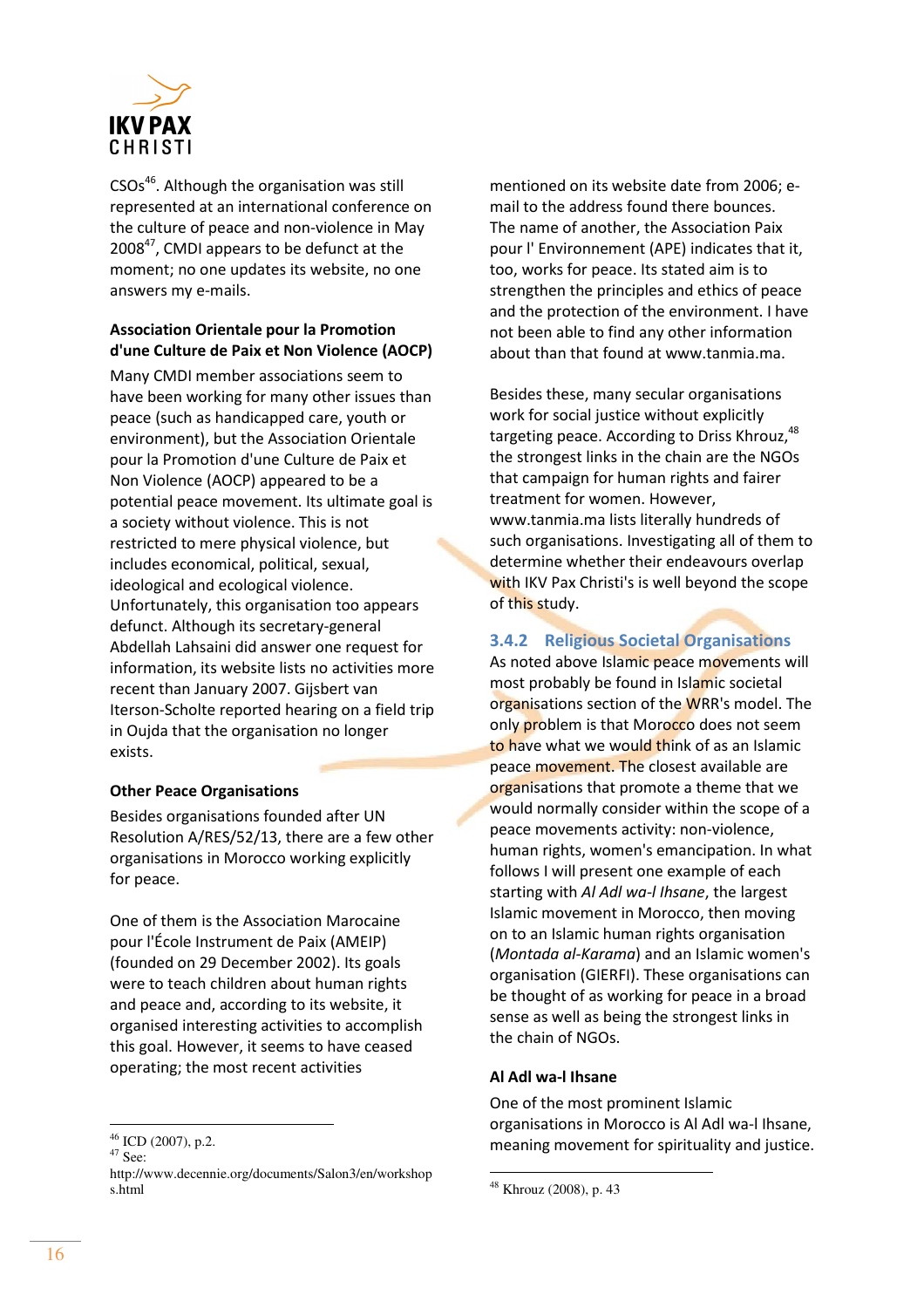

This organisation is not a peace movement, but it parallels what we are looking for. It is trying to expand into other countries, but for now operates mainly in Morocco. Al-Adl wa-l Ihsane is more a movement than an NGO. It is a Sufi organisation that is organised as such: strictly and pyramidical. Sheikh Abdessalam Yassine (\*1928) has headed the movement ever since he founded it in September 1987 $49$ . Like the King, Abdelassalam Yassine is a descendant of the prophet Mohammed and so can legitimately claim the title Commander of the Faithfull. In 1974, Yassine used his authority as a spiritual leader to defy the king in a now famous open letter to the king' entitled L'Islam ou le deluge).

According to members of Al-Adl wa-l Ihsane, the government is attempting to suppress the movement, and it refuses in any case to grant it official recognition, as a result of its challenging the king's authority. Members also report that because of the organisation's size, the government's opposition to Al-Adl wa-l Ihsane not overt and any attempt to destroy it would be doomed to failure. Because it is illegal to be a member of this movement, there is no way of knowing the exact number of members; estimates vary from 50,000 to several million. Yet by all accounts it is the largest Islamist movement in the country<sup>50</sup>.

During our conversations, it was clear that the organisation's members did all they could to give us a positive image of the movement. They stressed that the movement operated as if recognised and that its members tried to maintain a stable relationship with the government stable by never doing anything that could spark a violent conflict with it. The movement wants to be "la vraie stabilisat ion aux Maroc". Its members claim to be very much in favour of peace and pacifism. They frequently and emphatically stressed its nonviolent behaviour. Their struggle for legitimacy seems to have a heavy impact on their perception of peace.

The members of Al-Adl wa-l Ihsane told us that the movement has three spearheads. However, the chosen spearheads seem grounded more in a desire to please IKV Pax Christi rather than in the organisation articles of association.

- 1) Dialogue. Al-Adl wa-l Ihsane seeks dialogue with people whose lives reflect an awareness that they are God's creatures and who anticipate the day of the Lord's coming. Because Qur'an teaches that Christianity is very close to Islam and because of the roles that peace and Jesus play in Islam, the movement is open to interfaith dialogue with Christian movements. We were told during a conversation that it is important to keep talking "contre la misère dans la monde". Our informants could envisage situations where the movement would be willing to work with Christians or with Christian organisations, but noted that they would not be willing to speak with people who purpose was to evangelise.
- 2) Rights. Al-Adl wa-I Ihsane is aware that human rights are are being violated in many parts of the world. Its members accept the idea of human rights, although they have some issues with the Universal Declaration of Human Rights. These issues are probably related to the idea that the secular terms in which this declaration is stated fail to take into account Islamic traditions and practices, such as Islamic perspectives on law. Still, Al-Adl wa-l Ihsane is willing to discuss these points with others.
- 3) A just system throughout the world. This system would be economically, politically and socially just; it is very close to what we think of as world peace. As a Sufimovement, Al-Adl wa-l Ihsane aims to deepen Muslims' perception. Unlike the rhetoric one might expect from Islamist organisations, Arsalane was modest about the changes that an Islamic movements, even a large one like Al Adl wa-l Ihsane, can bring about.

<sup>49</sup> Tozy (2009), pp. 198-201

<sup>50</sup> Cavatorta (2006), p. 213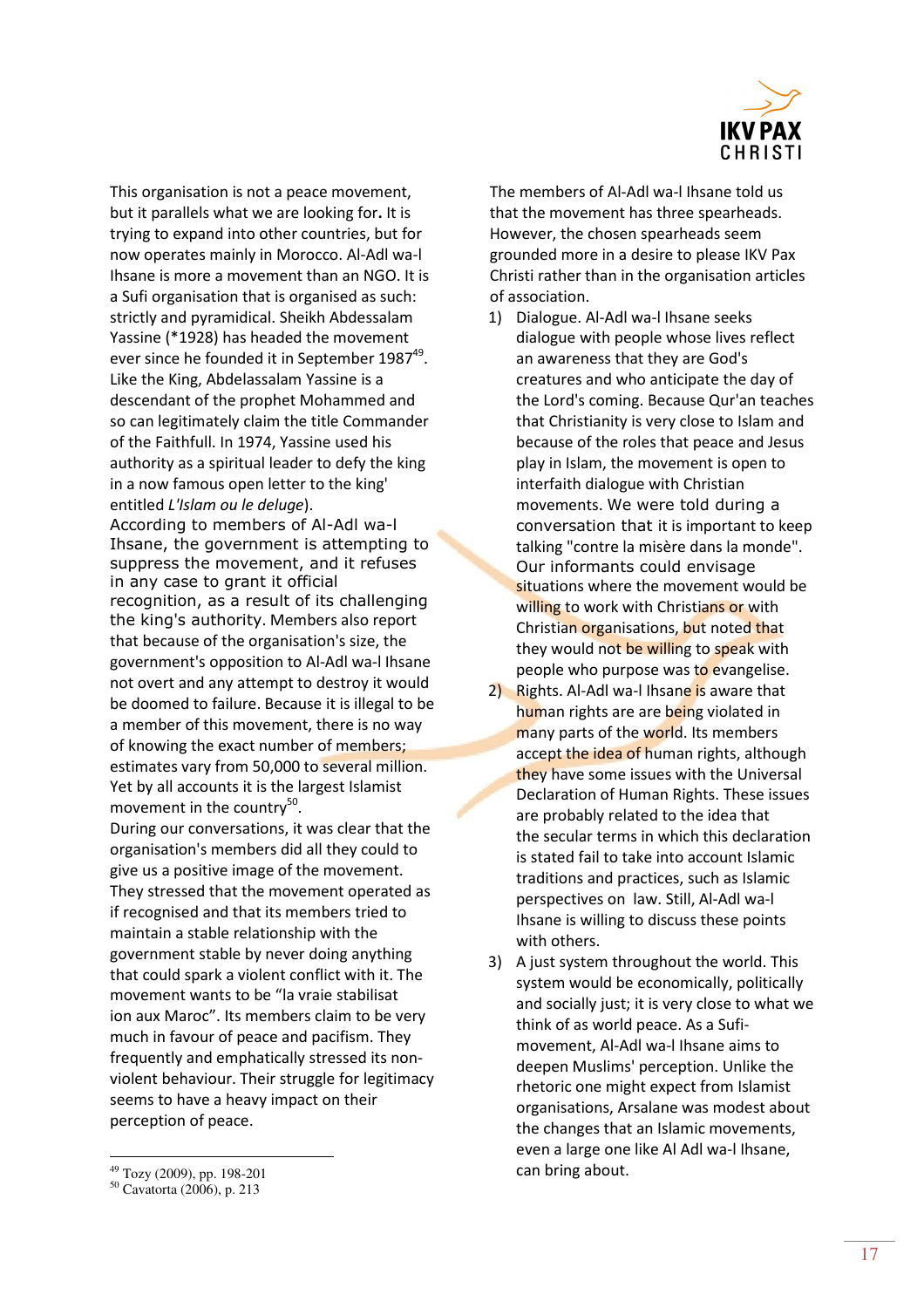

#### Montada al-Karama

Montada al-Karama pour les Droits Humain is an Islamic human rights organisation. Its founder was Moroccan lawyer Abdeltif Hatimy. Its members tend to be upper-middleclass Moroccan jurists. IKV has been in touch with this organisation for several years. Its membership makes this an important organisation. For example, the imprisoned number two of al-Badil al-Hadari, Mohamed El Amine Ragala (see above 3.3.2), is also a member of Montada al-Karama, which is providing aid for him and others suspected of involvement in Abdelkader Belliraj's network.

Montada al-Karama bases its human rights work on the Quran and on the Universal Declaration of Human Rights. The first is considered divine and hence ultimately just. The UDHR derives its legitimacy as guide from being a body of principles that humans have agreed on.

With these as foundation, Montada al-Karama promotes human rights in Morocco, with special regard for the rights of political prisoners. The organisation draws attention to and decries torture and tries to obtain respect for political prisoners right to a fair trial. Its main instruments are lobbying, organising protests and providing legal advice to those who need it. On occasion it also organises seminars. Montada al-Karama and IKV Pax Christi plan to co-organise soon a seminar for Islamic organisations on recognising and dealing with radical tendencies.

# Groupe International d'Étude et de Réflexion sur la femme en Islam (GIERFI)

 GIERFI (Groupe International d'Étude et de Réflexion sur la femme en Islam) is a think tank or consultancy network designed to provide a place where people can meet, study, communicate and reflect on women's place in Islam. Its goal is to provide women with renewed intellectual, theological and judicial awareness. The objective is to end maledominated (religious) thinking so that Muslim

women can become actors of change in their societies. To do this, GIERFI wants to educate, inform and raise the Muslim women's awareness of their rights. GIERFI is eager: it is making plans and took the time and expended the effort to respond to our requests for information. Right now GIERFI is working with a Moroccan religious institution to compile an Encyclopédie sur la femme et l'Islam to review and reform incorrectly interpreted Islamic terminology, which they blame for discrimination against women. GIERFI will also be working on a Women's Rights Workshop until October 2009. It will offer women a forum to debate on Islamic jurisprudence.

For a presentation on the organisation's vision please consult its website<sup>51</sup>. Its fundamental principles are spirituality (Islam), solidarity, post-colonialism and humanism. GIERFI believes Islamic views and humanistic views are complementary, not conflicting because they both oppose injustice and advance human rights. GIERFI is also open to interfaith dialogue because it believes that religious convictions can bring people together allowing them to work for peace and justice.

The organisation's plans sound interesting, but it is important to be aware that it is very young (founded October 2008). It still has to prove itself. However, its founder, Asma Lamrabet, has many years of experience which hold promise.

GIERFI is a Moroccan organisation that operates internationally. Its executive office has three founding members and five representatives (one each for Canada, Belgium, France, Spain and Morocco). Each country is said to have a considerable number of active members and supporters.

# 3.5. Missionary Organisations

Missionary or spiritual Islamic organisations focus more on the individual than on society.

 $\overline{a}$ <sup>51</sup> http://gierfi.wordpress.com (viewed on January 14 2009)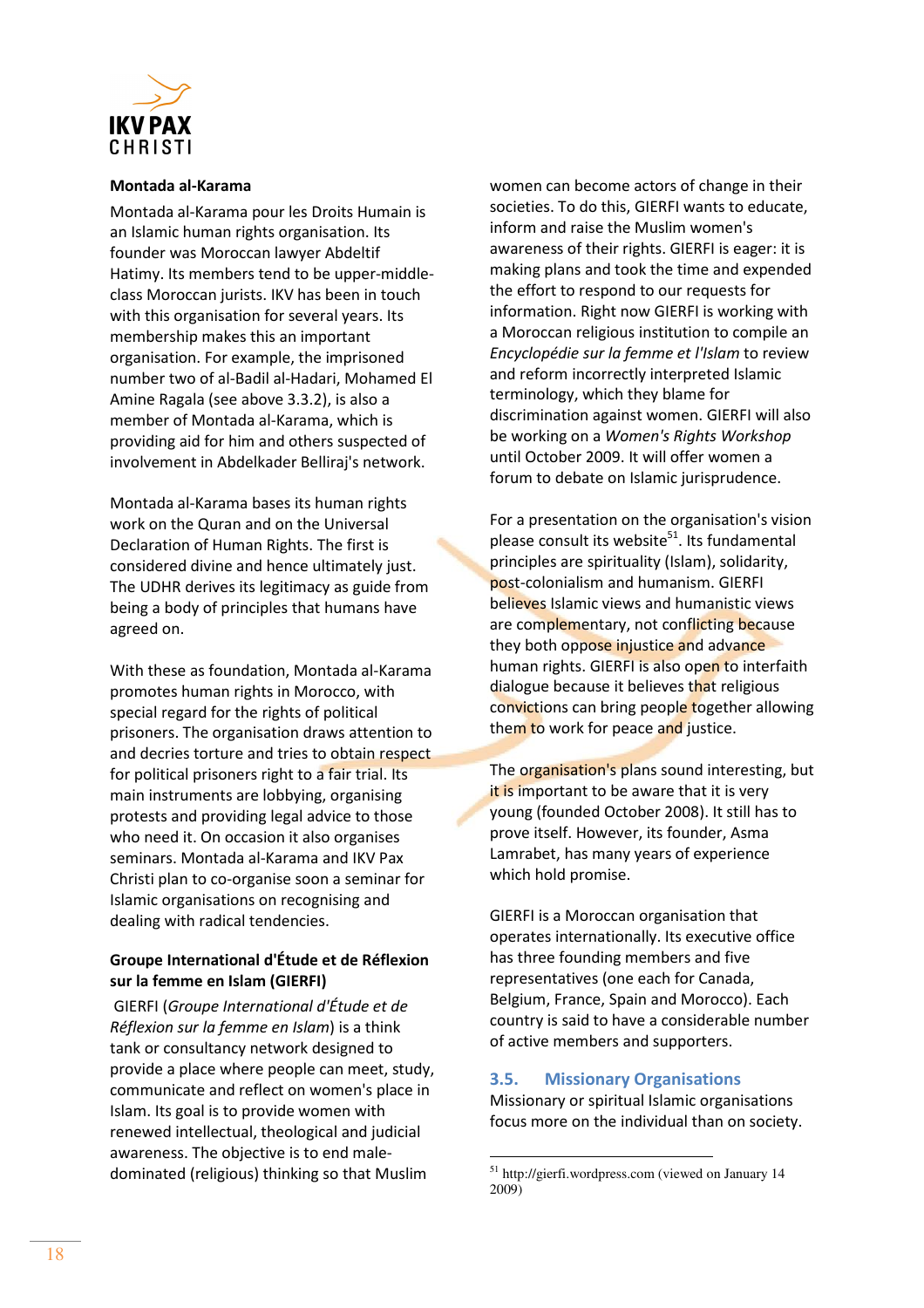

They see inner change and spirituality as the keys to social change. According to the WRRreport these activists are "exponents of the increasing fragmentation of the authority of the traditional ulama, who have lost credibility and because of their close ties with the authoritarian state and who compete with self declared religious leaders, sufi movements and religiously inspired intellectuals"<sup>52</sup> Jama'at at-Tabligh wa-d-Da'wa and Sidi Hamza's sufi movement are Moroccan examples.

The movement built around Sheikh Sidi Hamza al Qadiri al Boutchich (\*1922) mainly preaches tolerance and love and thus non-violence. Steven Adolf says that Sidi Hamza's wisdom is mainly esoteric, it relates to the obtrusive tirades of the fundamentalists as a poem to a threatening letter"<sup>53</sup>. The movement differs from al-Adl wa-l Ihsane by being a purely spiritual movement. It is not interested in worldly power or influence or in forms of social activism, but prefers to concentrate on the spiritual. Sidi Hamza is quoted as saying, "Conflicts between various ethnic and religious communities are linked to the past and one should not be concerned with these"<sup>54</sup>.

The Islamic movement Jama'at at-Tabligh wad-Da'wa was founded in the 1940s in India in response to Mawdudi's Jama'a al-Islamiya. It is a low-threshold organisation that focuses on how to live daily life the right (Islamic) way rather than on complex and abstract theological problems. The transformation individuals into pious Muslims is supposed to lead to the transformation of society. Conversion or mission (da'wa) is essential for reaching the greatest possible audience; all the groups within the movement are obliged to proselytise. Travelling Pakistanis introduced

 $\overline{a}$ 

the movement into Morocco in the 1960s where it was officially established in 1975. It is mentioned here because of its adherents' preference for non-violence. They are reputed to meet aggression with clemency<sup>55</sup>. However, because Jama'at at-Tabligh wa-d-Da'wa is preoccupied with internal, personal issues and has little interest in social questions its primary objectives do not overlap with IKV Pax Christi's.

The model I have used to classify Islamic organisations could given the impression that revolutionary and missionary organisations clashed. This is not quite true. Actually, they are ideologically close, focusing on returning to the fundaments of Islam. One illustration is that a perpetrator of the 2003 Casablanca attacks had been a member of Jama'at at-Tabligh wa-d-Da'wa before joining Salafiya al Jihadya<sup>56</sup>. These organisations differ mainly from Islamist organisations in that they do not define Islam in terms of state and law<sup>57</sup>.

Like the revolutionary organisations, their missionary counterparts are far from having the profile required of an Islamic peace movement. Since secular missionary organisations (e.g. based on Marxism) would be even further from the profile of a prospective partner, this study does not take them into consideration.

<sup>52</sup> Piscatori, 2000; "*Islam, Islamists and the Electoral Principle in the Middle* East", Leiden, ISIM, pp. 4, In: WRR, 2006;. 96

<sup>53</sup> Adolf (2005), p. 221.

<sup>54</sup> Sidi Hamza. See also

http://www.tariqa.org/qadiriya/texts/sayings.html (viewed 26 January 2009)

<sup>55</sup> Tozy (2009), pp. 259-276.

<sup>56</sup> Dialmy (2008), p. 75.

<sup>57</sup> Idem, p. 68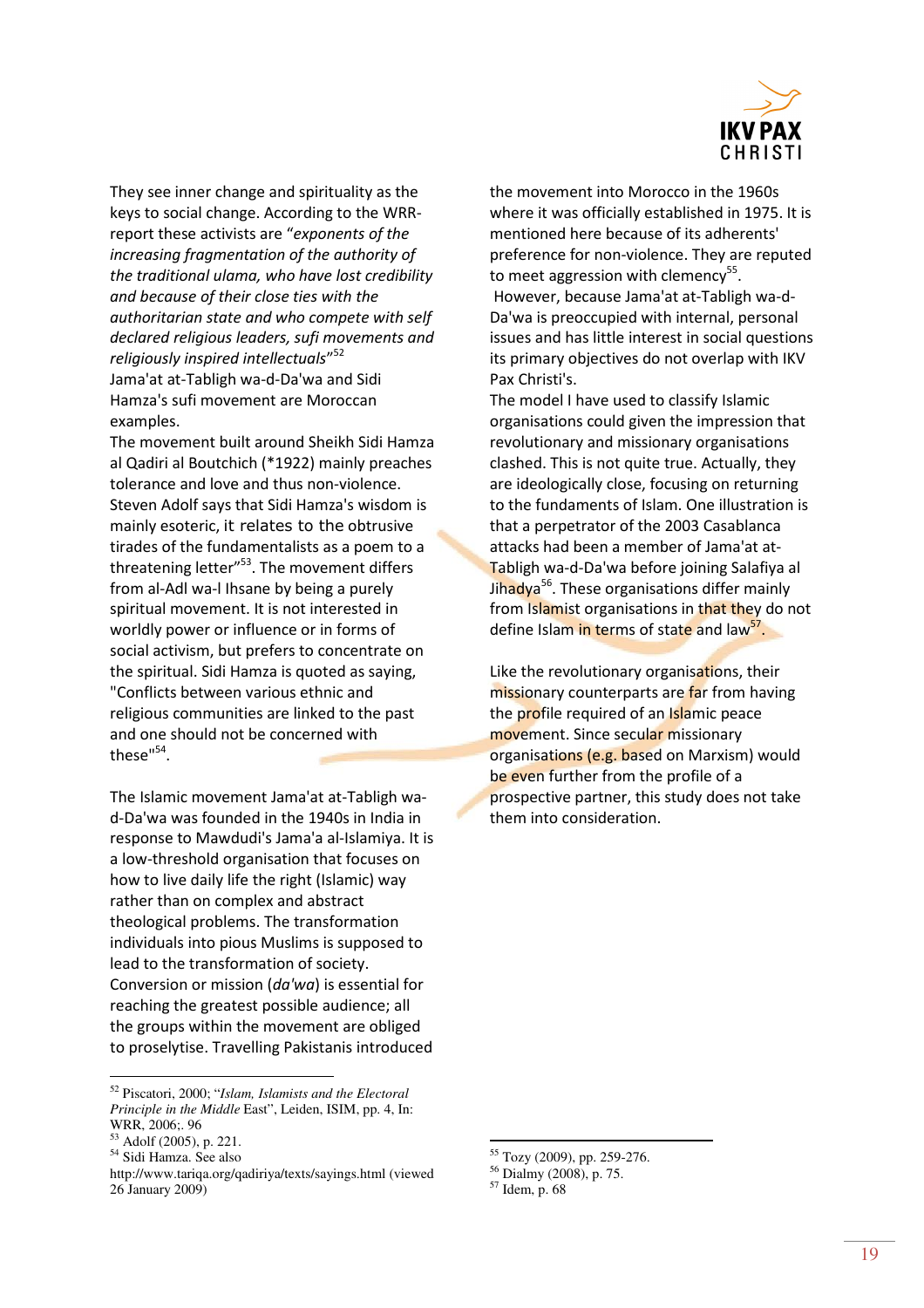

# 4. Conclusions

This report is an attempt to discover whether there are organisations in Morocco that fit the profile of an Islamic peace movement. I sought first to determine what types of activism are present in Morocco and then to determine in what part of this range an organisation with the profile of an Islamic peace movements would most likely be found. To do this I have tried to identify Islamic and secular activists (including scholars and ulama) in Morocco. I used a classification based on WRR model shown in table 2.

Table 3 contains a summary of the outcome. Again, it does not provide a full overview of all the groups and individuals working for peace and social justice in Morocco and it is not intended to be representative of the organisations in Morocco.

Yet this classification does provide interesting information. According to the model Islamic

peace movements were expected to be found among religious societal peace movements; but it seems there are no such organisations. The model also shows that some organisations come close to the profile of an Islamic peace movement. Examples are Islamic organisations working for peace with political goals, with no political goals, or with another focus. There are also many secular organisations, some working explicitly for peace. Finally, some Moroccan religious and secular scholars also work for peace. Rachid Toutouh also mentioned this when he said that there is a lot of talk about peace in Morocco, but it is not part of the organisation's identity; many organisations claim to work for peace, but there are no peace organisations. Given this, the present study draws the

|                           | <b>Secular</b>               | <b>Religious</b>                             |
|---------------------------|------------------------------|----------------------------------------------|
| Revolutionary             | Not studied/not applicable   | Not applicable                               |
| Evolutionary              | Not studied/not applicable   | <b>PJD</b>                                   |
| <b>Societal</b>           | Number beyond scope of study | Al Adl wa-I Ihsane                           |
| <b>Peace movements</b>    | CMDI, AOCP, AMEIP, APE       | Not found                                    |
| Human rights<br>movements | Number beyond scope of study | Montada al-Karama                            |
| Women's<br>organisations  | Number beyond scope of study | <b>GIFREI</b>                                |
| <b>Missionary</b>         | Not studied/not applicable   | Sidi Hamza, Jama'at at-Tabligh<br>wa-d-Da'wa |
| <b>Scholars</b>           | <b>UNESCO Chair</b>          | Abbes Jirari, GRIC                           |

Table 3: Groups or individuals working for peace and/or social justice

following conclusions.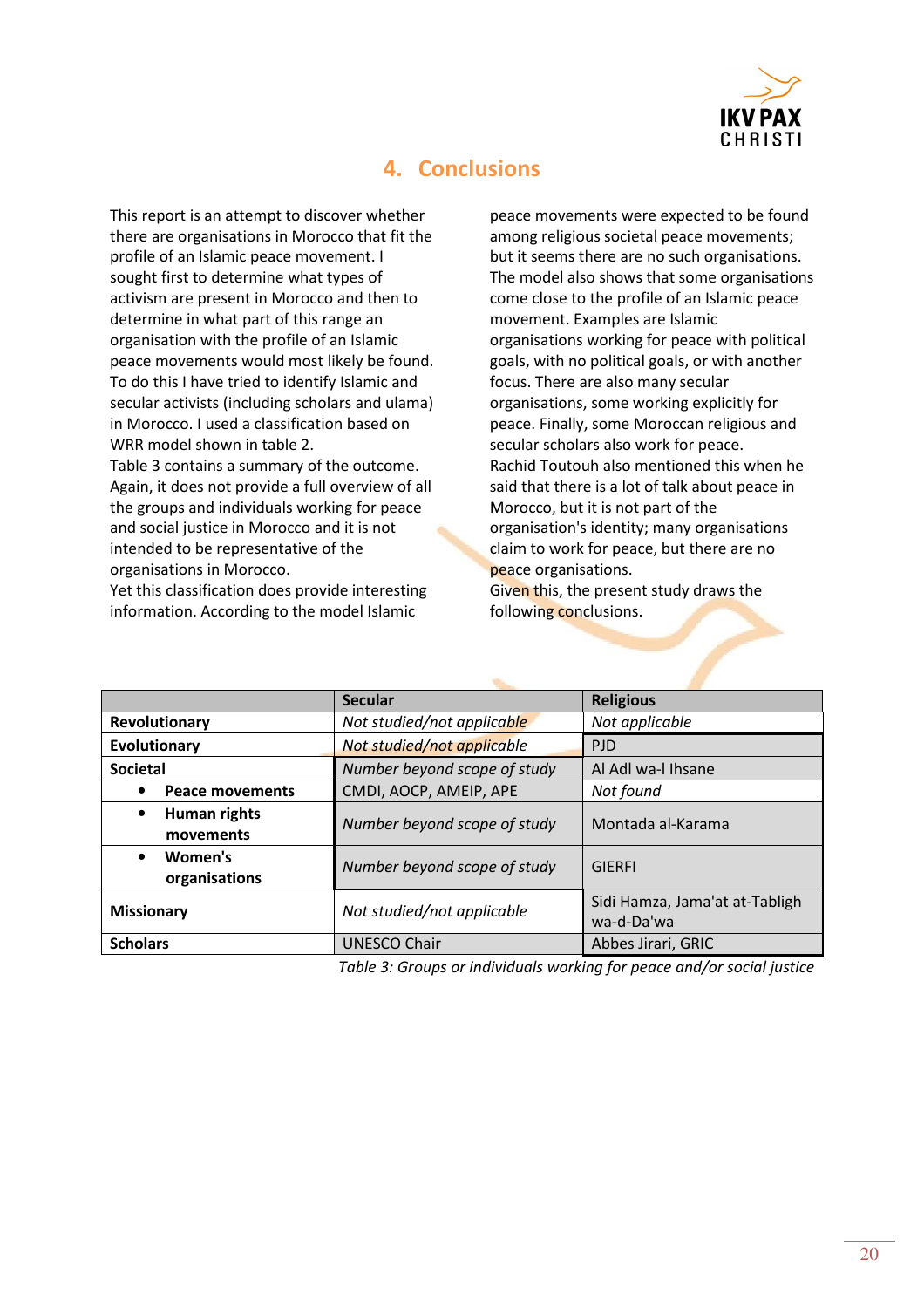

#### Methodology

A desk-study severely restricts possible outcomes. It is difficult to trace potential partners by searching the internet or by reading (academic) literature. There is a dearth of literature on this topic. Societal activists often had poorly built and haphazardly updated websites. Furthermore, it was often difficult to get in contact with the organisations and actors that I could find. Email addresses were often out of date and emails that did reach the intended recipient often went unanswered. Some answers that did arrive showed that the questions were not always understood.

Difficulty in contacting people hindered access to in-depth information on organisations' and individuals' understanding of peace an on their Islamic inspiration.

#### Low level of institutionalisation

Even without the methodological problems, it would still be difficult to identify Islamic peace-movements in Morocco because they are often not institutionalised. Muslim actors generally have little experience with (stable) institutions and formally constituted bodies and they have not set up many organisations. This is not only the case in Morocco: research on Muslim peacebuilding actors in sub-Saharan Africa and in the Balkan have reached the same conclusion<sup>58</sup> and research on Islamic peace movements in Syria, Lebanon and Jordan also found few institutionalised peace building initiatives<sup>59</sup>. According to Bouta, "although social services, community assistance, and charitable work have been integral to Islamic communities ... [m]ost of the time, the local imam or sheikh, or other religious leaders and elders, undertake peacebuilding activities in their personal capacity"<sup>60</sup>.

This study initially assumed that peacebuilders in the Islamic world would be found among

 $\overline{a}$ 

#### Scope of civil society

Although few Moroccan societal organisations are highly institutionalised, many vibrant NGOs populate Morocco's civil society. Among them are potential candidates for IKV Pax Christi partnership. We should not forget that not all activists are able to work as they would like because the king's rule largely shapes the field in which Moroccan civil society is willing and able to work.

#### Large Muslim population

The absence of Islamic peace movements in Morocco could stem from practically all Moroccans being Muslims. Even nonpracticing Muslims will lay claim to a Muslim identity. So it is hardly necessary to start an organisation for peace or social justice explicitly on Islamic grounds. Someone wanting to work on social issues will join or start a secular NGO do charitable Islamic work. Anyone wanting to exert Islam-inspired political influence will usually join PJD or Al-Adl wa-l Ihsane, since this inspiration is usually based on fundamentalist views.

#### Open for dialogue and cooperation

The organisations that I did manage to contact were generally very kind and open. During interviews in Morocco and in the e-mails I received, people showed interest in the study's objective. They were willing to offer what help they could. They seemed to think that peace work could be a foundation for working with IKV Pax Christi.

#### Open for Christian organisations

Interviews in Morocco indicated that IKV Pax Christi's Christian roots were an asset in working with Islamist organisations. Some

<sup>58</sup> Bouta, Kadayifci-Orellana and Abu-Nimer (2005) p. 44.

<sup>59</sup> Petrigh (2009), p.9.  $60$  Ibid.

organisations and individuals. I still agree with Bouta that this could theoretically be true, but given the restrictions innate to a desk-study , it has been difficult to find individuals doing Islam-inspired peace work; individuals do not usually have websites, those I have found have not answered my e-mails.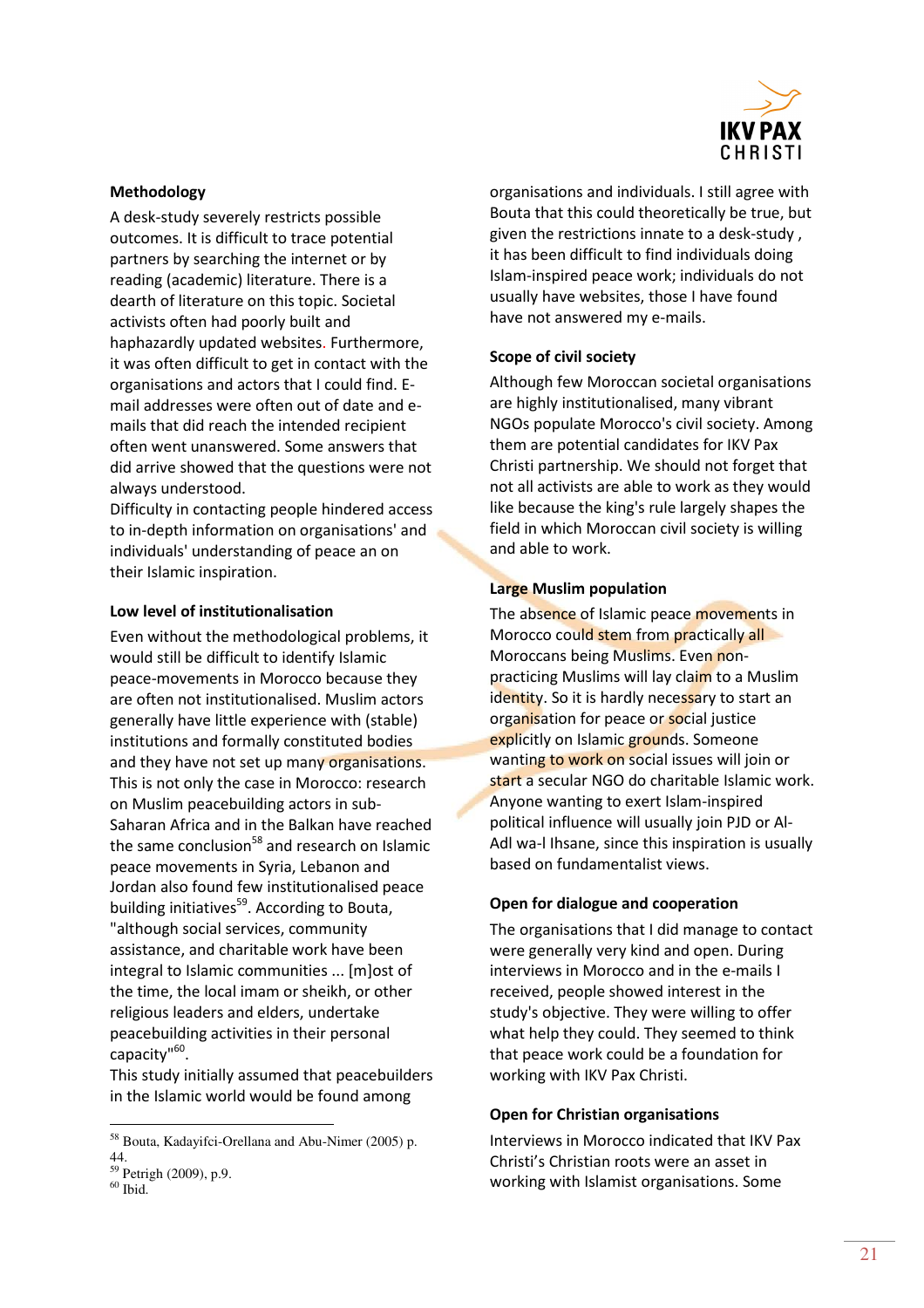

interviewees were open to dialogue especially because the Qur'an calls Christians a people of the book who also believe in one God. This, and IKV Pax Christi's track record in facilitating dialogue with Islamists could open the way to cooperation.

## Search for recognition and support

Finally, Islamist activists crave recognition. Lacking legitimacy from Moroccan government and encountering worldwide post 9/11 fear of Islamic activism, PJD, Al-Badil al-

Hadari, Al Adl wa-l Ihsane and similar organisations welcome Western organisations seeking dialogue and contact with them. They feel that they need to prove that they are not dangerous terrorist groups even though some of their members are being arrested. They want a chance to prove they are pious activists working non-violently to improve people and society by their faith. Apart from that, the possibility of receiving financial support from a Western organisation is likely to stimulate a warm welcome.

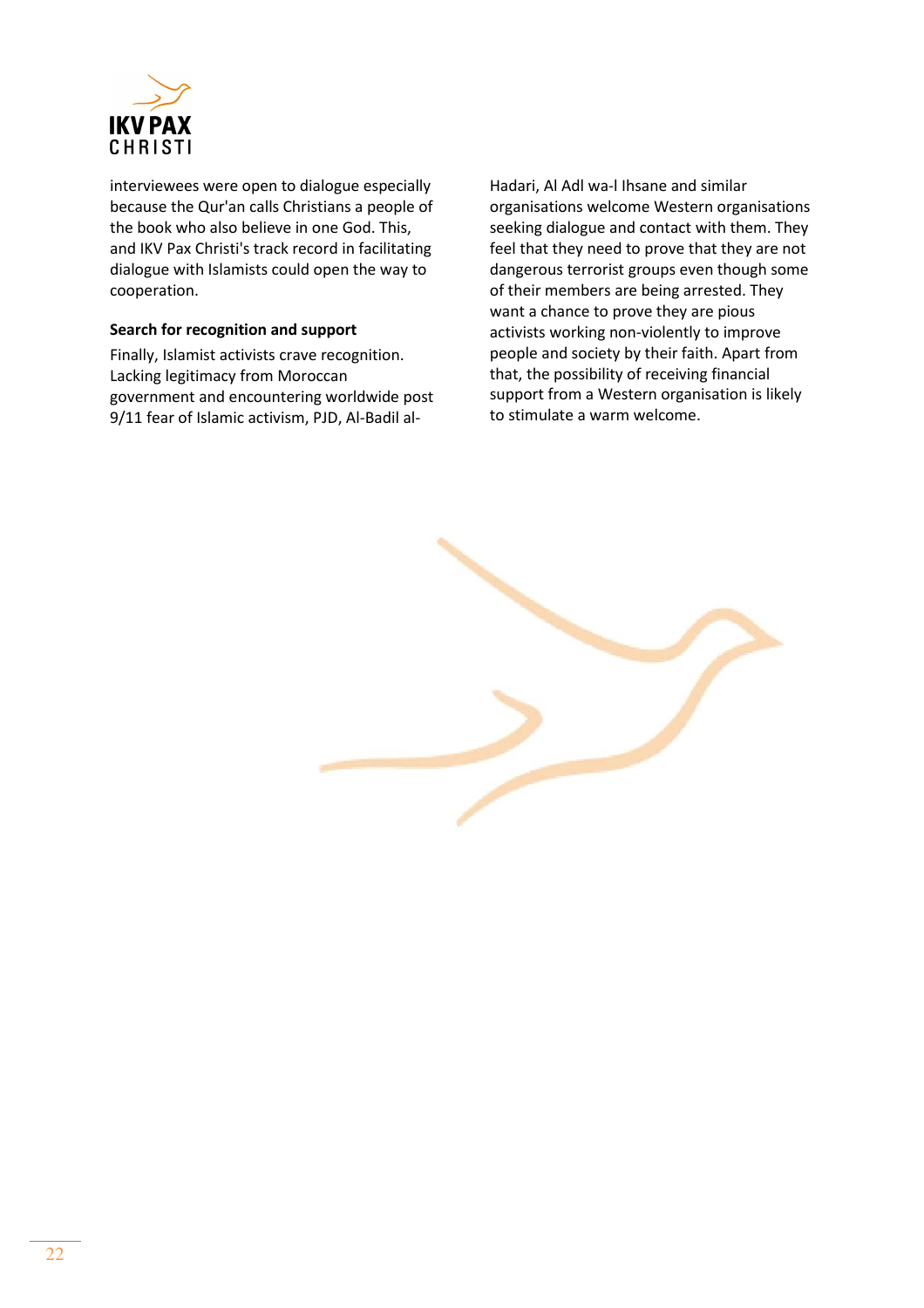

# 5. Recommendations

This study attempted to document Islamic peace movements in Morocco systematically to determine whether any of them had a profile that would make them potential candidate partners for IKV Pax Christi.

#### Do on-site research in Morocco

My first recommendation would be to conduct this type of research on site in the future. Desk research has severe limitations because it is difficult to establish deep contacts by email. The field trip to Morocco showed that personal contact is very important for obtaining information on Islamic activism in the North Africa. Part of this is a cultural issue: face-to-face meeting and personal relationships are important in Arab culture. The quality of this type of research depends for a large part on the quality of the informants on the situation in Morocco; (academic) literature or online sources cannot provide such information. We recommend speaking to scholars like Abbes Jirari although it would be even better to contact societal organisations in Morocco as well. This would provide the double advantage of ground-level information on motivation and experience alongside academic reflection. More ground-level information on activities and motives would help in determining which of the World Bank's functions best describe an organisation's operations. Because this study involved classification rather than in-depth analysis I did not treat these functions in detail. However, they should certainly be taken into account when planning IKV Pax Christi's future activities.

#### Continue human rights work in Morocco

There are many human rights NGOs in Morocco. My experience thus far has been that such NGOs are more than happy to get in touch with IKV Pax Christi. One major reason is the Pax Christi International submitted an intervention to the UN Human Rights Council in June 2008 expressing its concern about and objections against the torrent of arrests of

Islamic activists in Morocco after the 2003 attacks in Casablanca; many non-violent Islamic activists were caught in this dragnet. IKV Pax Christi's demonstrable history of working on human rights made members of L'instance des Droits des Hommes, Al Adl Wal Ihsane's human rights movement, most willing to provide information on human rights abuses against the twelve members of Al Adl wa-l Ihsane who have been held in prison for 17 years.

Despite pessimistic claims that Islamists are only concerned about human rights when it suits them, there is enough common ground between Islamists and IKV Pax Christi to permit work on improving respect for human rights in Morocco; I think that IKV Pax Christi could make use of this.

#### Explore the role of women's organisations in projects in Morocco

There are several reasons for recommending that IKV Pax Christi include women's organisations in future projects and explore opportunities for creating partnerships with such organisations in Morocco. One reason is that my contacts with GIERFI (the only women's organisation included in this study) were very positive. It responded to my mails quickly and at length. Later, I also received a letter from the Association Nationale Al Hidn, a women's organisation that received a forwarded copy of our e-mail to GIERFI and that was enthusiastic about joining forces. (Since this organisation focuses on family issues rather than peace, it does not have the profile for a partner in peace projects.) This shows a desire for cooperation. A second reason to explore opportunities for partnerships with women's organisations is the great number of secular and religious women's organisations in Morocco. The large field increases the chance of finding some with the right profile. It was beyond the scope of this study to explore how women's organisations can contribute to peacebuilding, although their ability to articulate the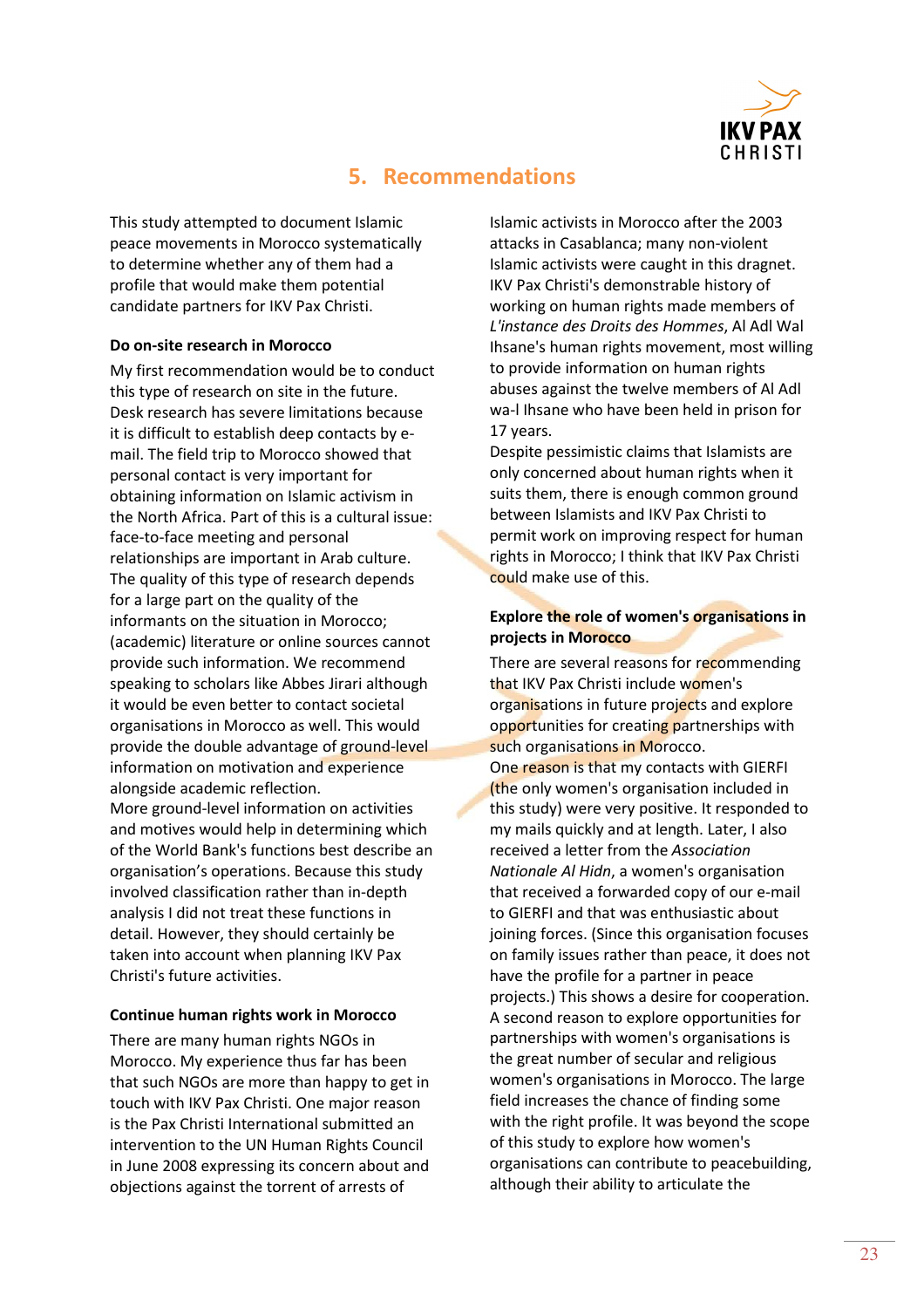

women's concerns, to draw public attention to women's issues and to strengthen links between women and society are avenues worth examining. The functions of their work seem to coincide with those IKV Pax Christi has selected from World Bank's list. Finally, there is a basis within IKV Pax Christi for cooperating with women's organisations. It would link up with research being done for IKV Pax Christi on the role of women's organisations in the Balkan, the Caucasus and Iraq. IKV Pax Christi has engaged an advisor on gender issues, who will start working in March. This is another indication of the organisation's interest in working with women's organisations.

#### Define peace

Interviews with Moroccans showed that it is very important for Moroccans to know what IKV Pax Christi means by peace. Peace is a noble goal, one of the most important concepts in Islam, but there are different ideas on what peace is.

There is a difference between talking about peace and accepting it as part of one's identity. Mohammed Cheppih believes it is also important to distinguish between internal conflicts and external conflicts. He said that organisations in Islamic countries often have a non-violent attitude towards their state and the conflicts within this state. This is consistent with my findings: evolutionary, societal and missionary activists have many non-violent principles; civil society actors are not willing to condone violence in Morocco. However, these actors do not necessarily display the same peaceful attitude toward external conflicts. Peace in the Israeli-Palestinian conflict is often seen as surrendering to demands coming from Israel and the US. The activists mentioned in this report have reported that events in Israel and the Palestinian territories have a heavy impact on their work. Interviewees often asked about IKV Pax Christi's position on the Israeli-Palestinian conflict. It is important that IKV Pax Christi's position on the conflict, its

relation to the Arab world and what it means by peace should be unambiguous.

# Respect people's fear of Islamist organisations

The final recommendation is to respect people's fear of Islamist organisations. The reason for ordering this study was that IKV Pax Christi has come to realise that it should talk with Islamists, and that it is advisable to cooperate in Islamic activists. I fully agree with this , but I think that it is also important to be aware that many people are suspicious of what they think of as Islamic activists' hidden agenda and lack of tolerance. For example, during the interviews in Morocco, secular Moroccan informants expressed their concern over what Islamist political parties might do after coming to power. They were afraid that Islamists would want to turn Morocco into an Islamised state. Several Dutch intellectuals share this view: they feared that al-Adl wa-I Ihsane will not show secularists the same tolerance that secular organisations are expected to show it. These fears arise largely from the Islamists' ambiguity on several sensitive, but politically crucial, issues. The fears are rooted in the organisations' dual character (they are religious and political and so can be politically flexible while remaining religiously rigid), in the rise of a new generation of activists and in the contradictions in the socio-economic context within which these organisations operate<sup>61</sup>.

I think people's fears of such organisations should be acknowledged when setting IKV Pax Christi's policy and engaging in a fair and open dialogue. There are several ways to deal with this fear, Nathan Brown explained one of the most interesting<sup>62</sup>. He identified six gray zones. These are crucial and sensitive issues that impact how Muslims think about democracy, human rights and creating an Islamic state. These six grey zones are: Islamic

<sup>61</sup> Brown, Hamzawy and Ottaway (2006), p. 6-7

<sup>62</sup> Idem, p. 8-17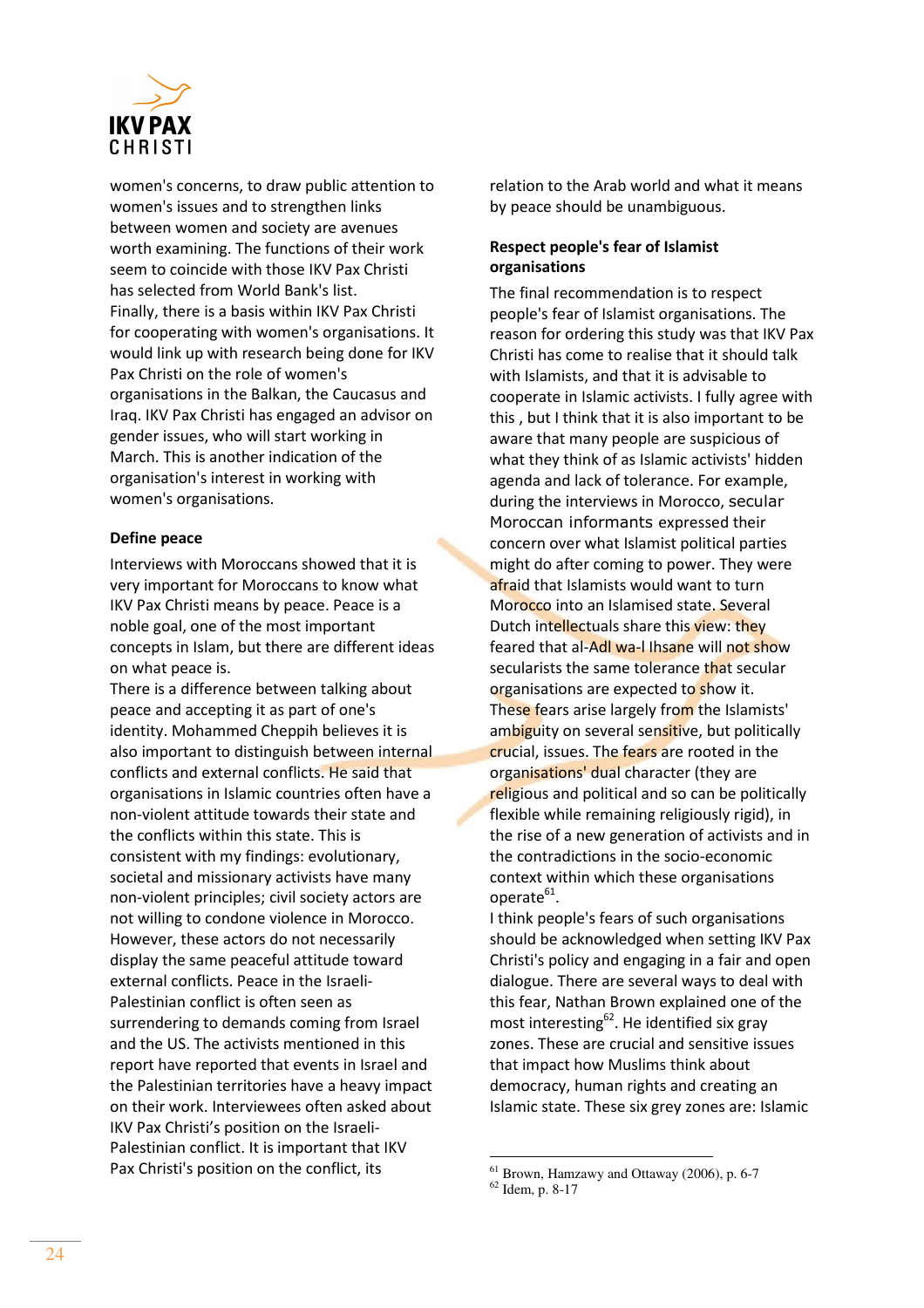

law, the use of violence, political pluralism, civil and political rights, women's rights and the place of religious minorities. It is often not certain what position the Islamist groups take on them, but this is important to know. Since IKV Pax Christi's initial assumption was to develop cooperation with Islamic activists, it can use the way any given Islamic group thinks about these six points to decide on whether

this group can reasonably develop a partnership with IKV Pax Christi. I would like to emphasise that these ambiguities should not be used to quantify Islamic activism: when problems arise with these issues it would be unfair to disregard to people's fears and convictions because a calculated mean determined that all by all an organisation was not that bad.

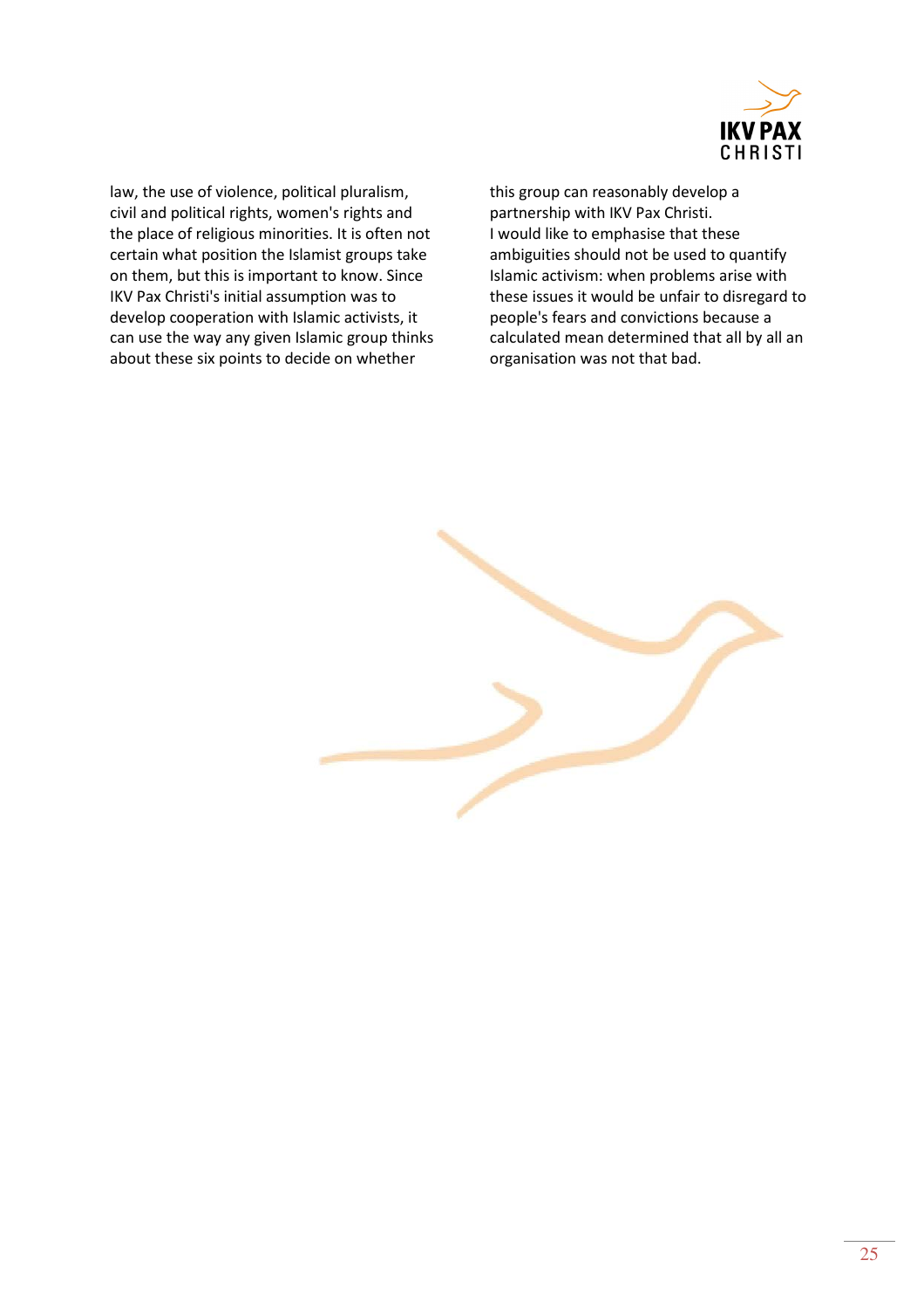

# Appendix I List of the interviews

The interviewees are listed in alphabetical order.

- Adolf, Stephen, author of Marokko achter de Schermen De Wedloop voor een Betere Toekomst, (by telephone), January 20 2009
- Aghnaj, Mohammed, lawyer and member of Al Adl wa-l Ihsane's human rights committee, Rabat, November 29 2008
- Arsalane, Fatallah, spokesperson for Al-Adl wa-l Ihsane, Rabat, November 30 2008
- Alaouin, Hassan El Hasni, member of Al Badil al Hadari's board, Rabat, November 28 2008
- Bahroui, Ghizlain, member of the Al-Adl wa-l Ihsane's political bureau, Rabat, November 28, 2009
- Cheppih, Mohammed, founder of the Poldermoskee, Amsterdam, January 29 2009
- De Mas, Paolo, former director of the Dutch Institute in Morocco (NIMAR), (by telephone), January 21 2009
- Hamieddine, Abdelali, member of Montada al-Karama's board, Rabat, November 29 2008
- Khalfi, Mustapha, editor of At-Tajdid newspaper, Rabat, November 30 2008
- Monjib, Maâti, Coordinator of MECA, professor at Rabat University, Rabat, November 27 2008
- Qsiyer, Faouzi, coordinator for internationalisation at the academy of Oujda, Rabat, November 29 2008
- Temara, Salmi, sociologist at the University of Kenitra and member of Al Adl wa-I Ihsane's human rights committee, Rabat, November 29 2008
- Toutouh, Rachid, researcher, Rabat, November 29 2008
- Yassine, Nadia, daughter of Al-Adl wa-l Ihsane's leader, Rabat, November 28 2009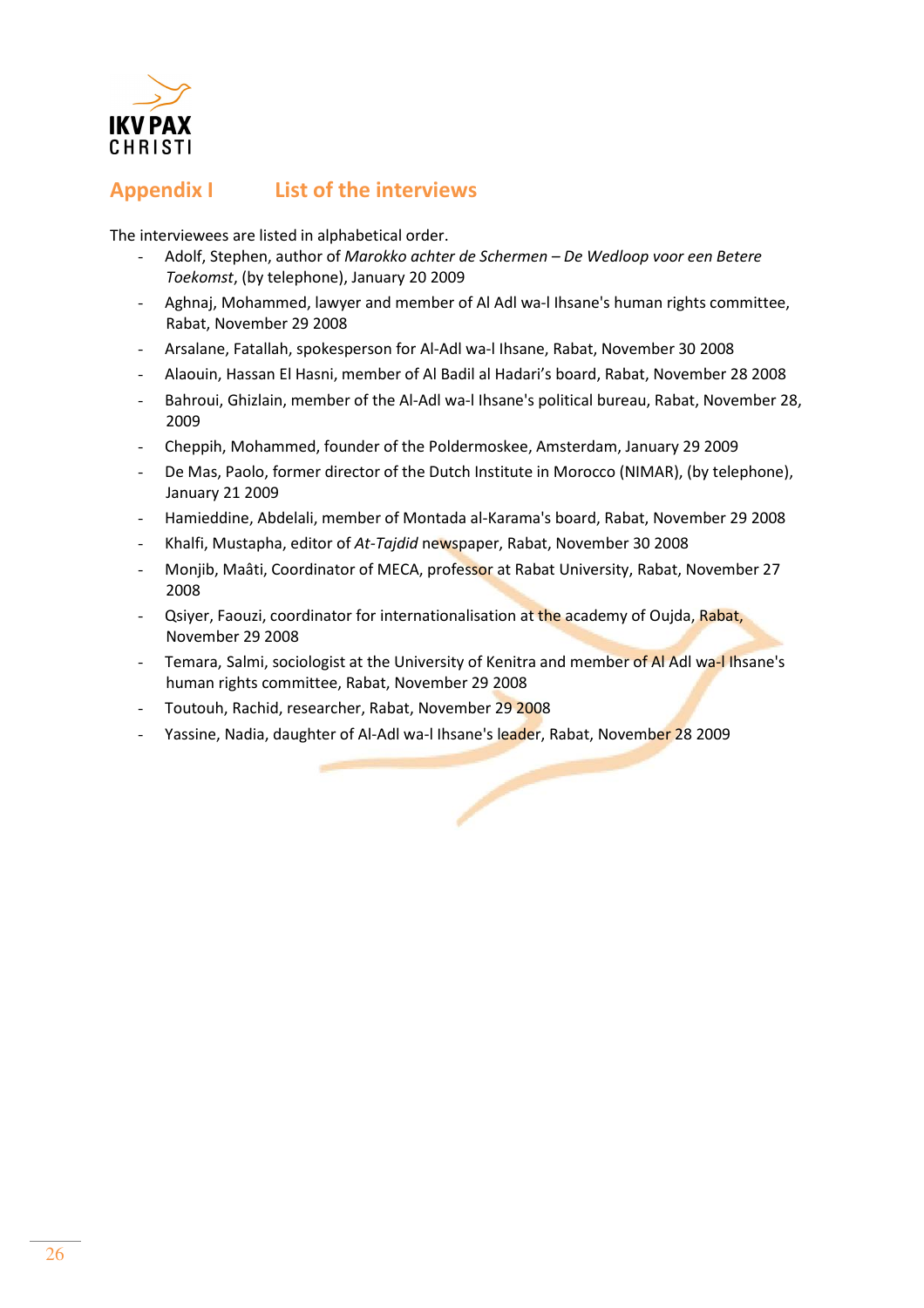

# Appendix II List of Abbreviations

| AMEIP         | Association Marocaine pour l'École Instrument de Paix                         |
|---------------|-------------------------------------------------------------------------------|
| <b>AOCP</b>   | Association Orientale pour la Promotion d'une Culture de Paix et Non-violence |
| <b>APE</b>    | Association Paix pour l' Environnement                                        |
| CBO           | Community-based Organisation                                                  |
| <b>CDA</b>    | Dutch Christian-Democrat Party                                                |
| <b>CDAWI</b>  | Research Institute of the Dutch Christian-Democrat Party                      |
| <b>CES</b>    | Centre for European Studies                                                   |
| <b>CMDI</b>   | Coordination Marocaine pour la Décennie Internationale                        |
| <b>CSO</b>    | Civil Society Organisation                                                    |
| <b>ECOSOC</b> | <b>Economic and Social Council</b>                                            |
| <b>GIERFI</b> | Groupe International d'Étude et de Réflexion sur la femme en Islam            |
| <b>GRIC</b>   | Groupe Recherche Islamo-Chrétien                                              |
| ICD           | International Coalition for the Decade                                        |
| ICG           | <b>International Crisis Group</b>                                             |
| <b>IKV</b>    | <b>Interchurch Peace Council</b>                                              |
| <b>ISIM</b>   | International Institute for the Study of Islam in the Modern World            |
| <b>MEA</b>    | Middle East and Asia                                                          |
| <b>MECA</b>   | Middle East Citizens Assembly                                                 |
| <b>MENA</b>   | Middle East/North Africa                                                      |
| <b>MPCD</b>   | Mouvement Populaire Démocratique et Constitutionnel                           |
| <b>MUR</b>    | Mouvement Unification et Réforme                                              |
| <b>NGO</b>    | Non-Governmental Organisation                                                 |
| <b>PJD</b>    | Parti de la Justice et de Développement                                       |
| <b>USFP</b>   | Union Socialiste des Forces Populaires                                        |
| <b>UDHR</b>   | Universal Declaration of Human Rights                                         |
| UN            | <b>United Nations</b>                                                         |
| <b>UNESCO</b> | United Nations Educational, Scientific and Cultural Organisation              |
| <b>WRR</b>    | Dutch Advisory Council on Government Policy                                   |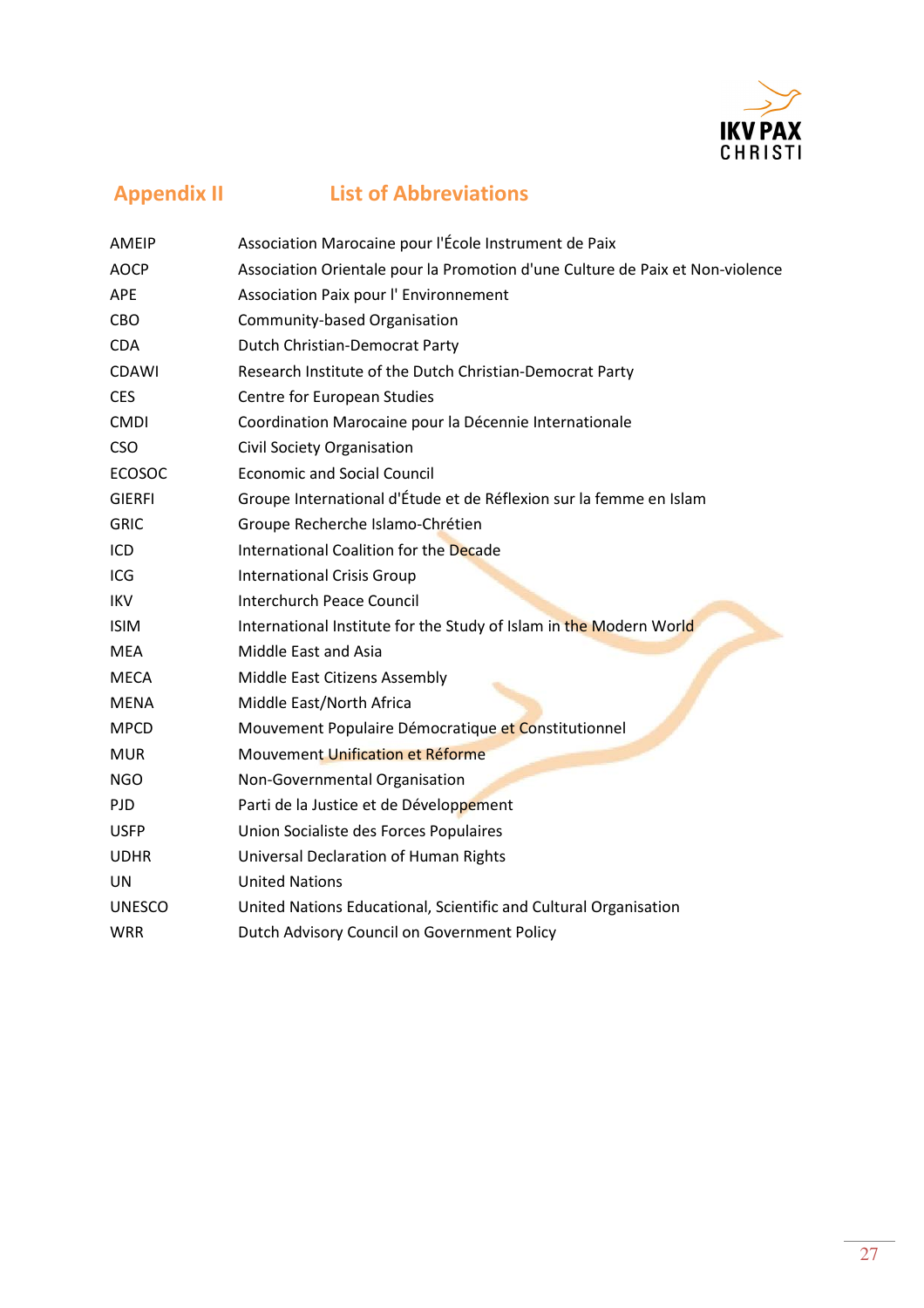

# Appendix III Bibliography

#### Adolf (2005)

Adolf, S. Marokko achter de Schermen – De Wedloop voor een Betere Toekomst. Amsterdam: Prometheus, 2005

#### Bouta, Kadayifci-Orellana and Abu-Nimer (2005)

Bouta, T., Kadayifci-Orellana, S.A., Abu-Nimer, M. Faith Based Peacebuilding: Mapping and Analysis of Christian, Muslim and Multi-Faith Actors. The Hague: Clingendael Institute of International Relations, 2005.

#### Brown, Hamzawy, and Ottaway (2006)

Brown, N., Hamzawy, A., Ottaway, M. Islamist Movements and the Democratic Process in the Arab World: Exploring the Gray Zones. Carnegie Paper No. 67. Washington, DC: Carnegie Endowment for International Peace, 2006. Also available at

http://www.carnegieendowment.org/files/CP67.Brown.FINAL.pdf (viewed 30 March 2009)

#### Cavatorta (2006)

"Civil society, Islamism and democratisation: the case of Morocco", in Journal of Modern African Studies, 44 (2). pp. 203-222. Also available at http://doras.dcu.ie/475/1/jour\_mod\_af\_studies\_44\_2\_2006.pdf (viewed 30 March 2009)

#### CES-CDAWI (2008)

Centre for European Studies. Crossing Bridges: Democratisaton in the Middle **East and a** Christian Democratic Approach, Brussels: Research Institute of the Dutch Christian-Democrat Party, 2008. Report can be downloaded from http://www.cda.nl/nieuws.aspx?itemID=6662 (viewed 30 March 2009)

#### Chadi (2003)

Chadi, T. "La Galaxy Intégriste", in Maroc Hebdo International, Issue 558, 23-29 May 2003, pp. 10-12. Text available at http://www.maroc-

hebdo.press.ma/MHinternet/Archives\_559/html\_559/lagalaxie.html (viewed 30 March 2009)

#### CIA (2008)

CIA. CIA World Factbook. https://www.cia.gov/library/publications/the-worldfactbook/geos/mo.html updated 18 December 2008, (viewed on 22 Jan 2009)

#### Coward and Smith (2004)

Coward, H., Smith, G.S. Religion and Peacebuilding, Albany, State University of New York Press, 2004

#### Dialmy (2005)

Dialmy, A. "Le Terrorisme Islamiste au Maroc", in Social Compass, 52(67), pp. 67-82

#### Entelis (1997)

Entelis, J. (ed.). Islam, Democracy and the State in North Africa, Indianapolis: Indiana University Press, 1997.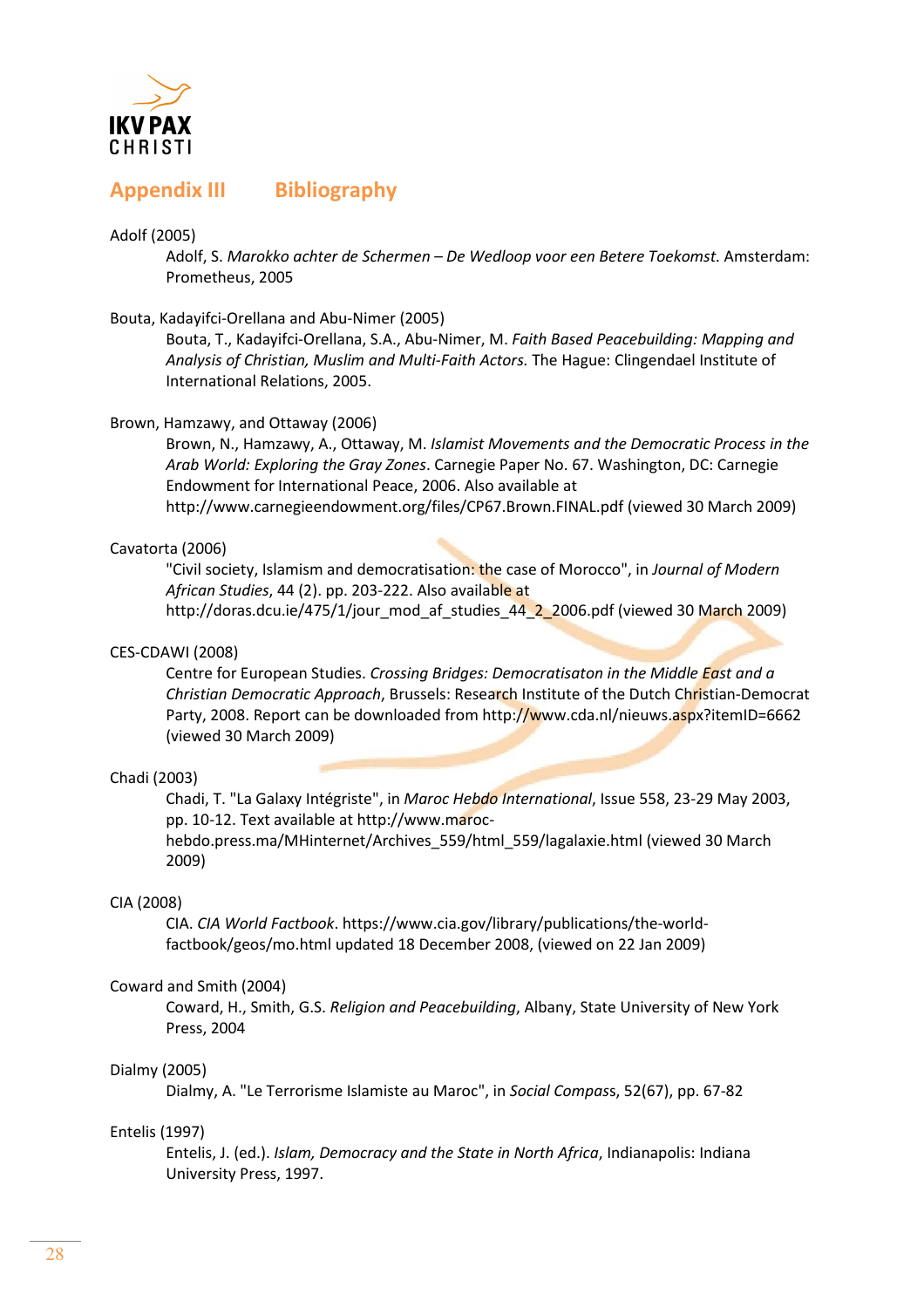

Hirsch Ballin (2007).

Hirsch Ballin, E.M.H. "Kabinetsreactie op het WRR Rapport "Dynamiek in Islamitisch Activisme". [Press release issued 29 June 2007 giving the Dutch government's response to the WRR's report on The Dynamics of Economic Activism] http://www.wrr.nl/dsc?c=getobject&s=obj&!sessionid=1zcV!ns3tW8nhb9oWMdxXGwuyxTa gQ31UuYyWNZ5zySvobBaqys3l14qVxDU@p5G&objectid=4066&!dsname=default&isapidir=/ gvisapi/ (viewed on 11 Feb. 09)

## ICD (2007)

International Coalition for the Decade. "Newsletter", 8(2007) pp.2, http://www.nvpdecade.org/english%20new/newsletternovember2007.pdf (viewed on 27 Jan 2009. This link did not work on 3 March 2009)

#### ICG (2005)

International Crisis Group. "Understanding Islamism" Middle East/North Africa Report, Nr. 37 available at

http://www.crisisgroup.org/library/documents/middle\_east\_\_\_north\_africa/egypt\_north\_af rica/37 understanding islamism.pdf (viewed on 17 Nov. 2008)

#### IKV Pax Christi (2008a)

IKV Pax Christi. Samen Onderweg – Een inventarisatie naar de wensen en behoeften van IKV Pax Christi en moslimorganisaties in Nederland. Utrecht: IKV Pax Christi, 2008.

#### IKV Pax Christi (2008b)

IKV Pax Christi. Midterm Review IKV Pax Christi: Meer Focus in de Organisatie en Programma's. Utrecht: IKV Pax Christi, 2008.

#### Jillani (2006)

Jillani, T.H. "Democracy and Islam: An Odyssey in Braving the Twenty-First Century", in Brigham Young University Law Review, (2006) 3, pp 727-753 Also available at http://www.allbusiness.com/legal/4090066-1.html (viewed 30 March 2009)

#### Jirari (2007)

Jirari, A. "L' Alternative de la Paix ou de la Guerre en Islam", in Islam Today 24 (2007) http://www.isesco.org.ma/francais/publications/Islamtoday/24/p2/php (viewed on 28 Jan. 2009)

# Khrouz (2008)

Khrouz, D. "Morocco's Elections - A Dynamic Civil Society", in Journal of Democracy, Baltimore: The Johns Hopkins University Press, 19 (2008) 1, pp. 43-49 Text also available at http://muse.jhu.edu/journals/journal\_of\_democracy/v019/19.1khrouz.html (viewed 30 March 2009)

#### Lagendijk and Wiersma (2007).

Lagendijk, J., Wiersma, J.M. Sturen bij de Moslim-Buren: Hoe Europa de Democratie Kan Bevorderen, Amsterdam: Bert Bakker, 2007.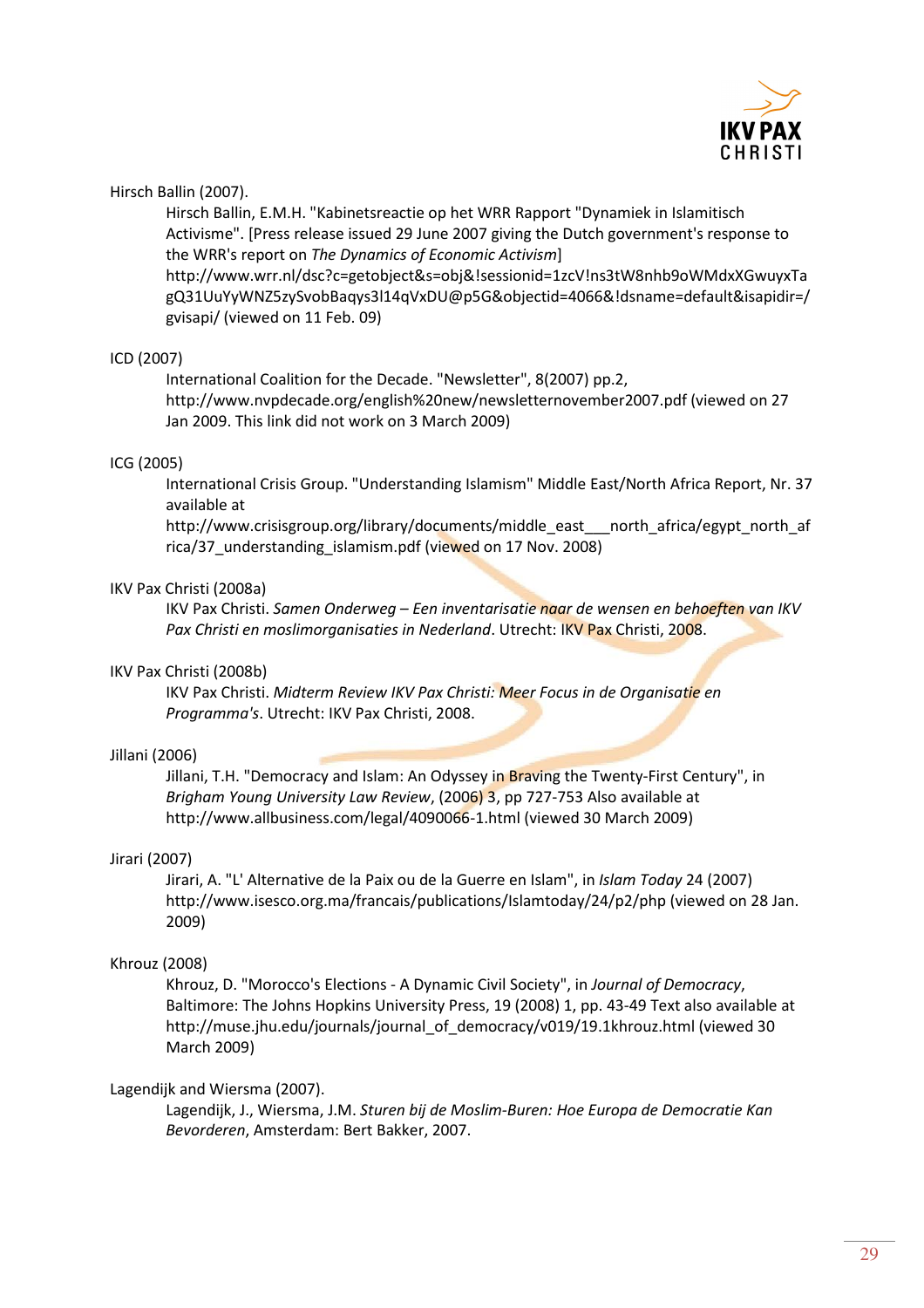

## Lust-Okar (2005)

Lust-Okar, E. Structuring Conflict in the Arab World: Incumbents, Opponents, and Institutions. Cambridge: Cambridge University Press, 2005.

#### Manzour (1994)

Manzour, A. "Moti', Benkirane, Yassine et les Autres: le Mouvement Islamiste au Maroc, un itinéraire particulier", in Maroc Hebdo International, issue 113, 20-27Jan 1994, pp. 8-9. Available at http://www.maroc-hebdo.press.ma/MHinternet/Archives113/113.pdf (viewed 30 March 2009)

#### Mirabet (2003?)

Mrabet, E.A., "Dialogue entre les civilisations: de la tolérance aux droits", http://wwwdroit.univ-oujda.ac.ma/unesco/dialogue\_tole.htm (viewed 10 Feb. 2009)

## Pax Christi's Membership Council (2008)

Pax Christi's Membership Council. De Angst voorbij: Samen met Moslims op weg naar Vrede. Utrecht: Pax Christi, 2008

## Petrigh (2009)

Petrigh, C. Islamic Peace Movements: A Field Research in Jordan, Lebanon and Syria. Beirut: IKV Pax Christi, 2009.

#### Piscatori, (2000)

Piscatori, J. Islam, Islamists and the Electoral Principle in the Middle East, Leiden, ISIM, 2000 cited in Dutch in WRR (2006). Original English can be found at http://www.isim.nl/files/paper\_piscatori.pdf (viewed 30 March 2009)

#### Sidi Hamza,

Sidi Hamza Al Qadiri Al Boutchichi. a list of his sayings is available at http://www.tariqa.org/qadiriya/texts/sayings.html (viewed 26 Jan. 2009)

#### Tessler (2002)

Tessler, M. "Do Islamic Orientations Influence Attitudes Toward Democracy in the Arab World? Evidence from Egypt, Jordan, Morocco and Algeria", in International Journal of Comparative Sociology. Salt Lake City: Univ. of Utah, 43(2002)3-5, pp. 229-249. Also available at http://www.worldvaluessurvey.org/Upload/5\_TessIslamDem\_2.pdf (viewed 30 March 2009)

#### Van den Berg and Verhagen (2008).

Van den Berg, D.I. and Verhagen, W. Religie en conflict- Enkele algemene reflecties vanuit het perspectief van vredesorganisatie IKV Pax Christi, Utrecht, IKV Pax Christi, 2008.

#### Tozy (2009)

Tozy, M. Monarchie et Islam Politique au Maroc. Paris: Presses de Sciences Po, 2009.

#### UN (1997)

UN Resolution A/RES/52/13: "Culture of Peace" can be viewed at http://www.undocuments.net/a52r13.htm (viewed 30 March 2009)